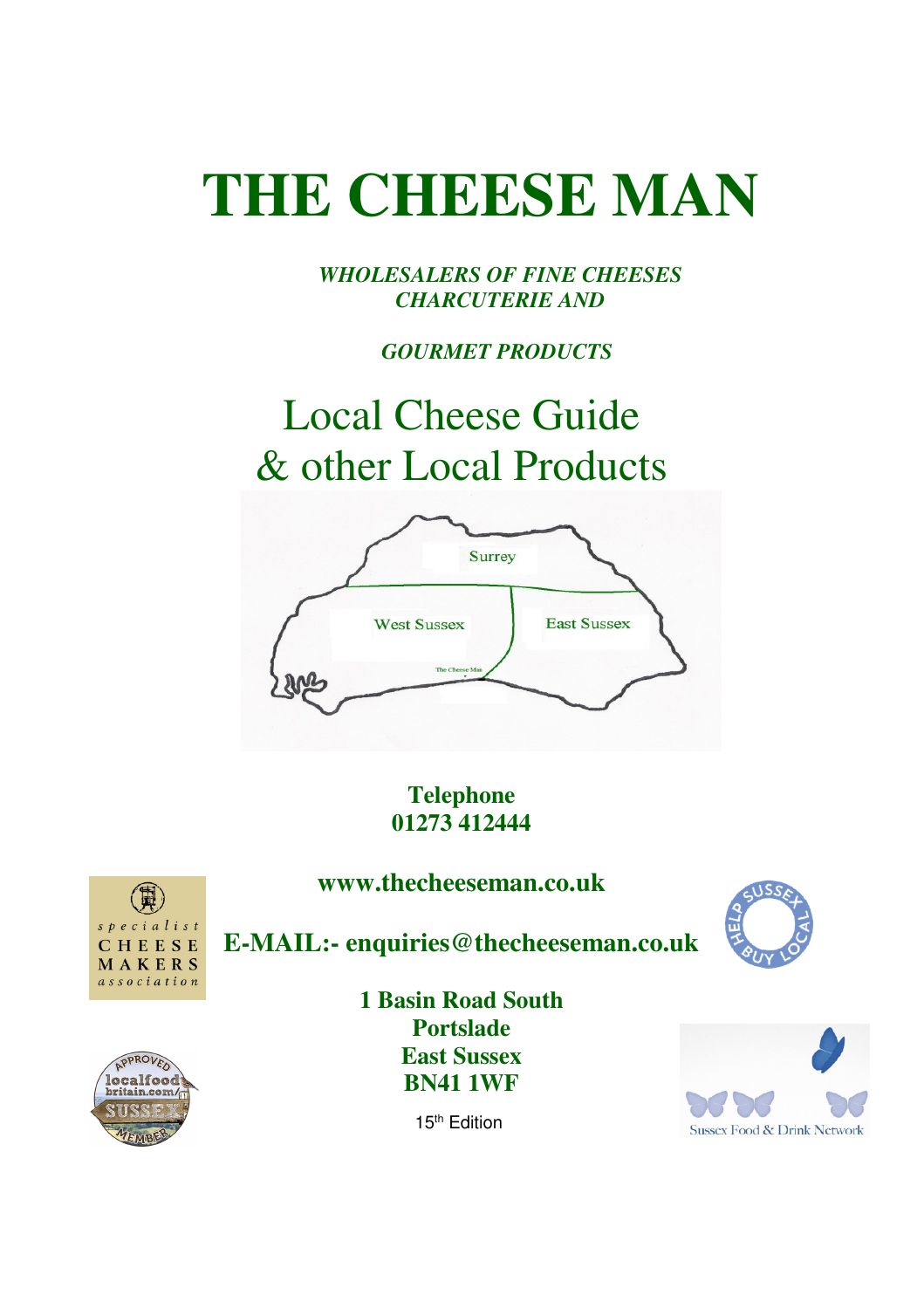



enquiries@thecheeseman.co.uk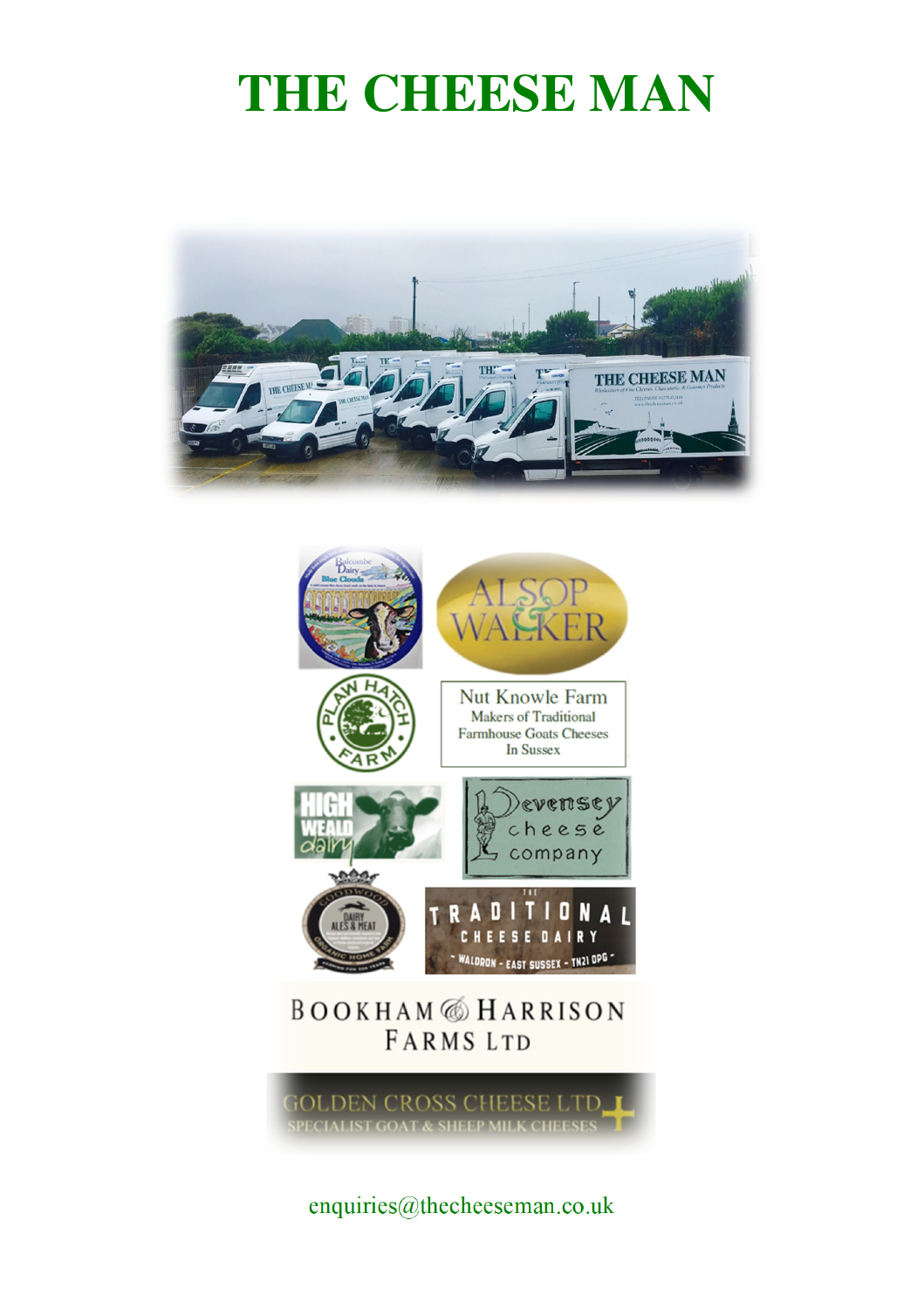We at The Cheese Man are passionate about cheese and fine foods, and as a local company are proud to promote local cheeses.

We are ever mindful of how important food miles and environmental issues are to our customers, and working closely with local cheese makers we have produced this guide to develop local awareness of quality cheeses from within the area we deliver to.

We have over 50 year's experience in the fine food industry, and with a wealth of knowledge to share with our customers. We also carry an extensive range of other cheeses and gourmet products from around the world. Please contact us for further details.

Kind regards

## **Tony Cowling**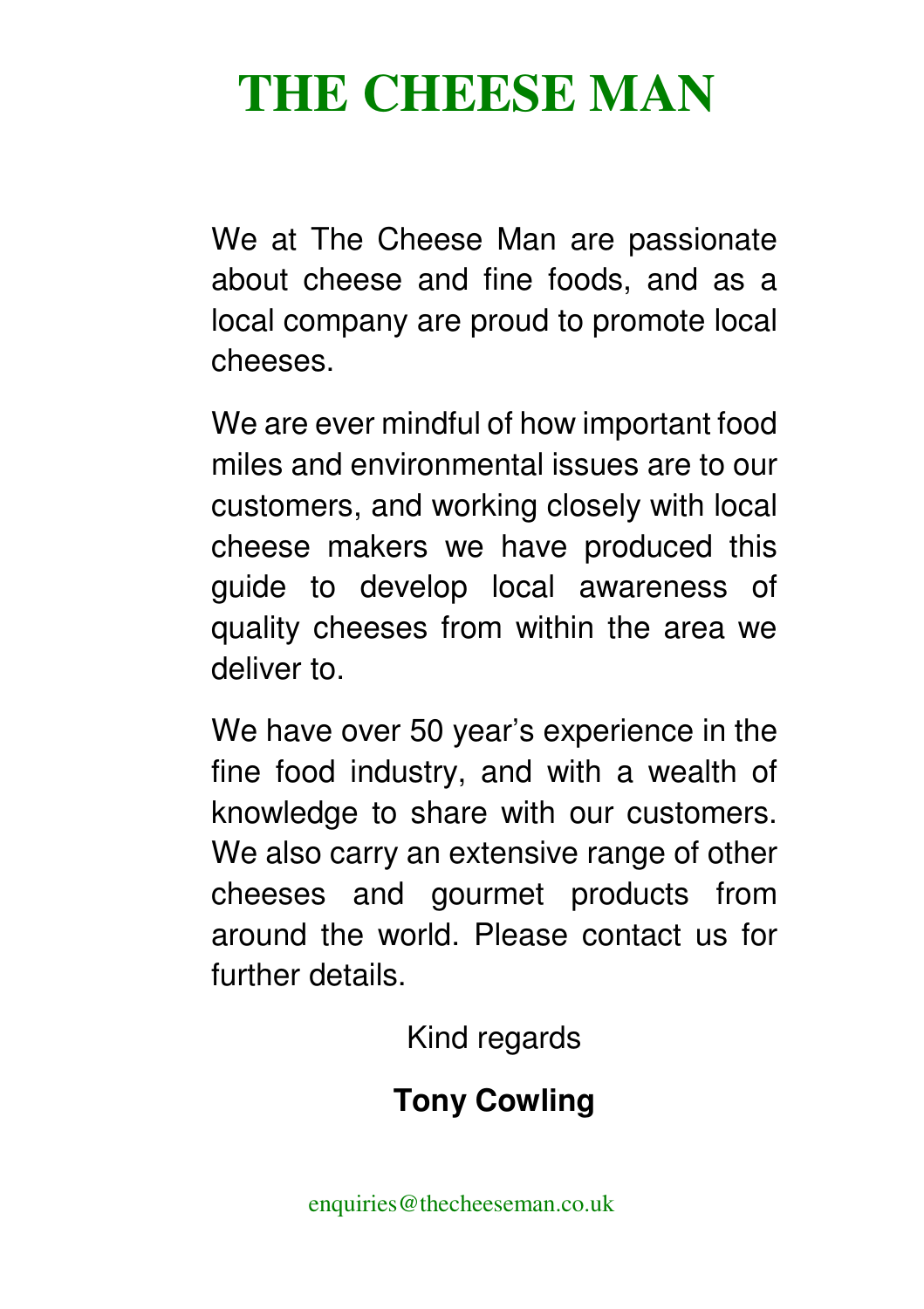| <u>Page No.</u> | <b>Contents</b>                                                       |  |
|-----------------|-----------------------------------------------------------------------|--|
|                 | Alsop & Walker Cheese (Five Ashes)                                    |  |
| 4.              | High Weald Dairy (Horsted Keynes)                                     |  |
| 9.              | Plaw Hatch Farm (Sharpthorne)                                         |  |
| 11.             | Balcombe Dairy (Balcombe)                                             |  |
| 12.             | Greenacres Farm (Golden Cross)                                        |  |
| 13.             | <b>Traditional Cheese (Stonegate)</b>                                 |  |
| 14.             | Goodwood Estate (West Sussex)                                         |  |
| 15.             | Nut Knowle Farm (Gun Hill)                                            |  |
| 17.             | Bookham Cheese (Rudgwick)                                             |  |
| 18.             | Pevensey Blue (Hailsham)                                              |  |
| 20.             | Norbury Park Farm (Mickleham Surrey)                                  |  |
| 21.             | Hampshire Cheese (Herriard, Hampshire)                                |  |
| 22.             | Two Hoots Cheese (Barkham)                                            |  |
| 22.             | Isle of Wight Cheese (Isle of Wight)                                  |  |
| 23.             | Village Maid (Berkshire)                                              |  |
| 24.             | <b>Other Sussex Products Available</b>                                |  |
|                 | Key to Symbols:-<br>$C = Cow$<br>$U =$ Unpasteurised<br>$O =$ Organic |  |
|                 | $G = Good$<br>$B =$ Biodynamic<br>$P =$ Pasteurised                   |  |

enquiries@thecheeseman.co.uk

 $S = Sheep$   $V = Vegetarian$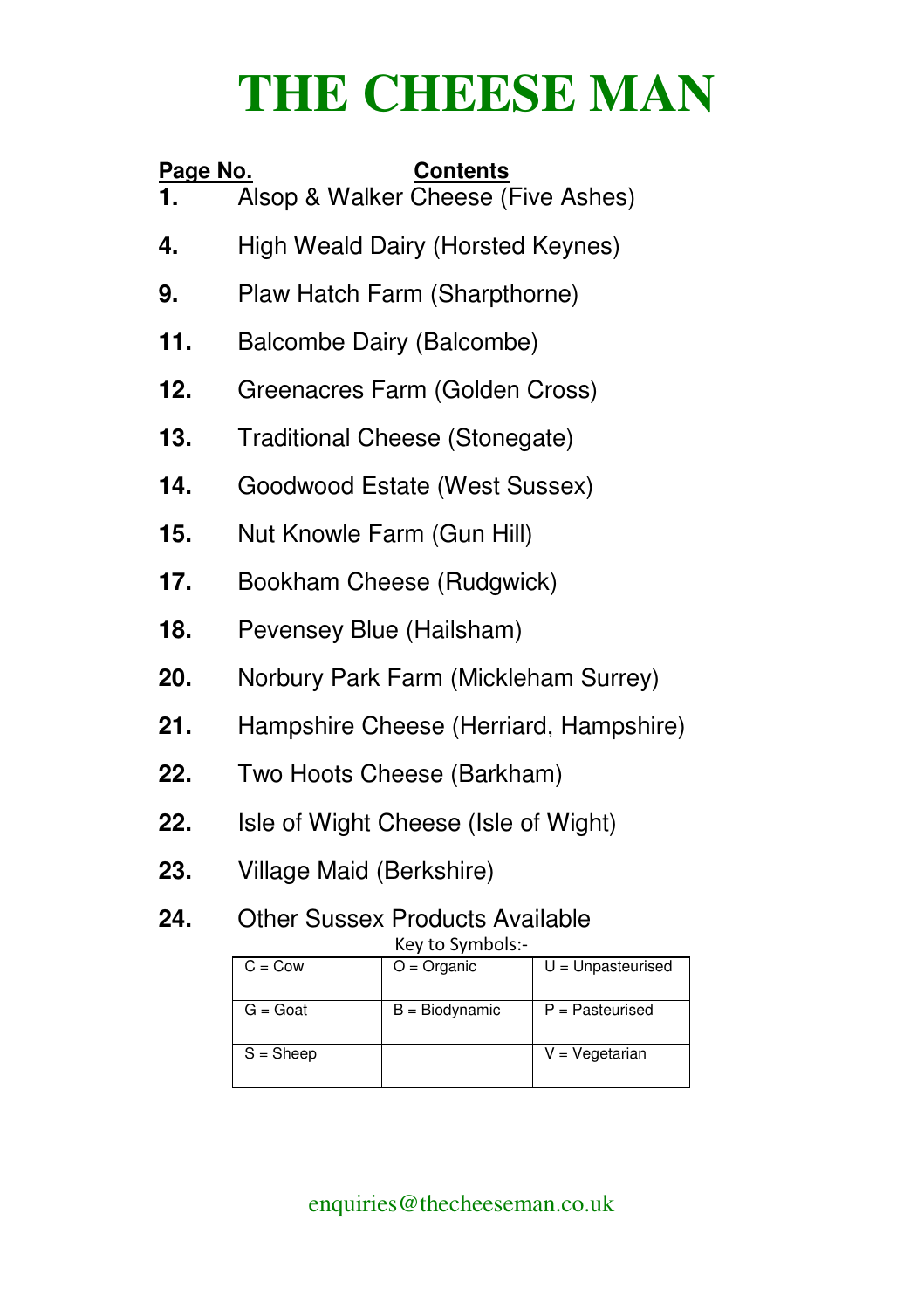## **Alsop & Walker**

(Five Ashes East Sussex)

#### **Sussex Camembert**

A traditional Camembert made locally in Sussex. Starts off with the acid core and will mature in 2/3 weeks.

C P V

#### **Sussex Blue**

A sharp, aggressive and creamy cheese with small blue veins. Once heated the full aroma can be appreciated. It can be sliced, grated or melted. C P V

## **Mayfield Swiss**

This firm, golden cheese has oval shaped holes throughout and has a soft, sweet, fruity flavour. A wonderful cheese for melting. C P V

## **Oak Smoked Mayfield Swiss**

Oak Smoked Mayfield is cold smoked over oak for 2 days and then returned to the maturing room for a further month to develop a light smoked flavour. C P V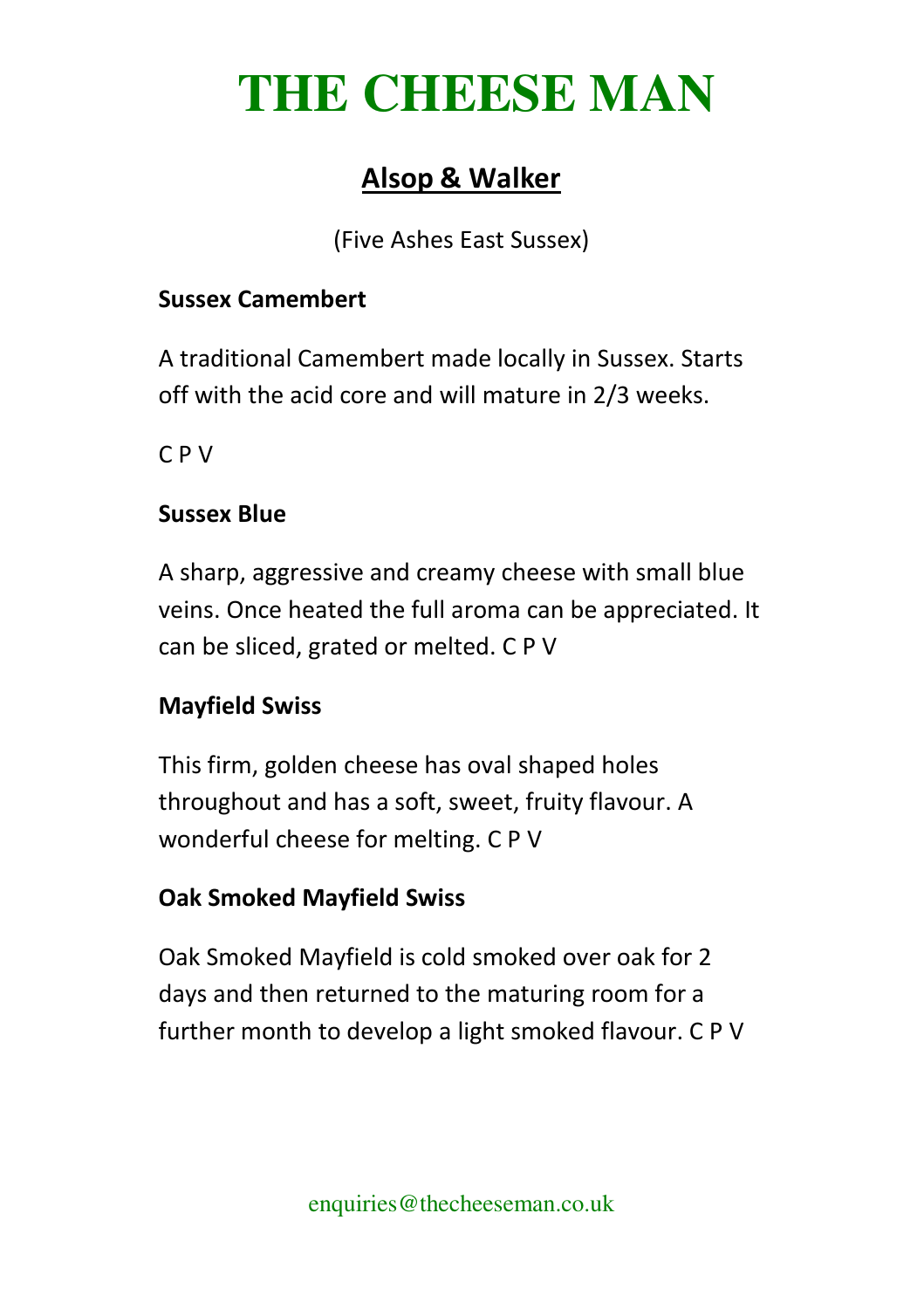#### **Sussex Brie**

This cheese is a combination of lactic and stabilised Brie. A sweet, supple and full favoured cheese. If matured for 60 days, upon cutting, the inside cheese will be soft and bulging. C P V

## **Sussex Brie with truffles**

The truffled brie is made by inserting Autumn truffles in a layer through the centre of the cheese to get the best depth and aroma coming through the cheese. It is enjoyed with a well tannined red-wine. C P V

## **Sussex Farmhouse**

A very rare Dutch type cheese, only made by a few cheese makers in Holland and now in the UK. A semi hard cheese with a nutty flavour. Excellent for grilling and melting. The cheese can be matured from 6 weeks up to 3 years and is excellent on a cheese board. C P V

## **The Idle Hour**

Natural rind cheese with light yellow colour. Has a short, crumbly texture. Lemon piquant taste. An old traditional cheese recipe now brought back with a slight twist. C P V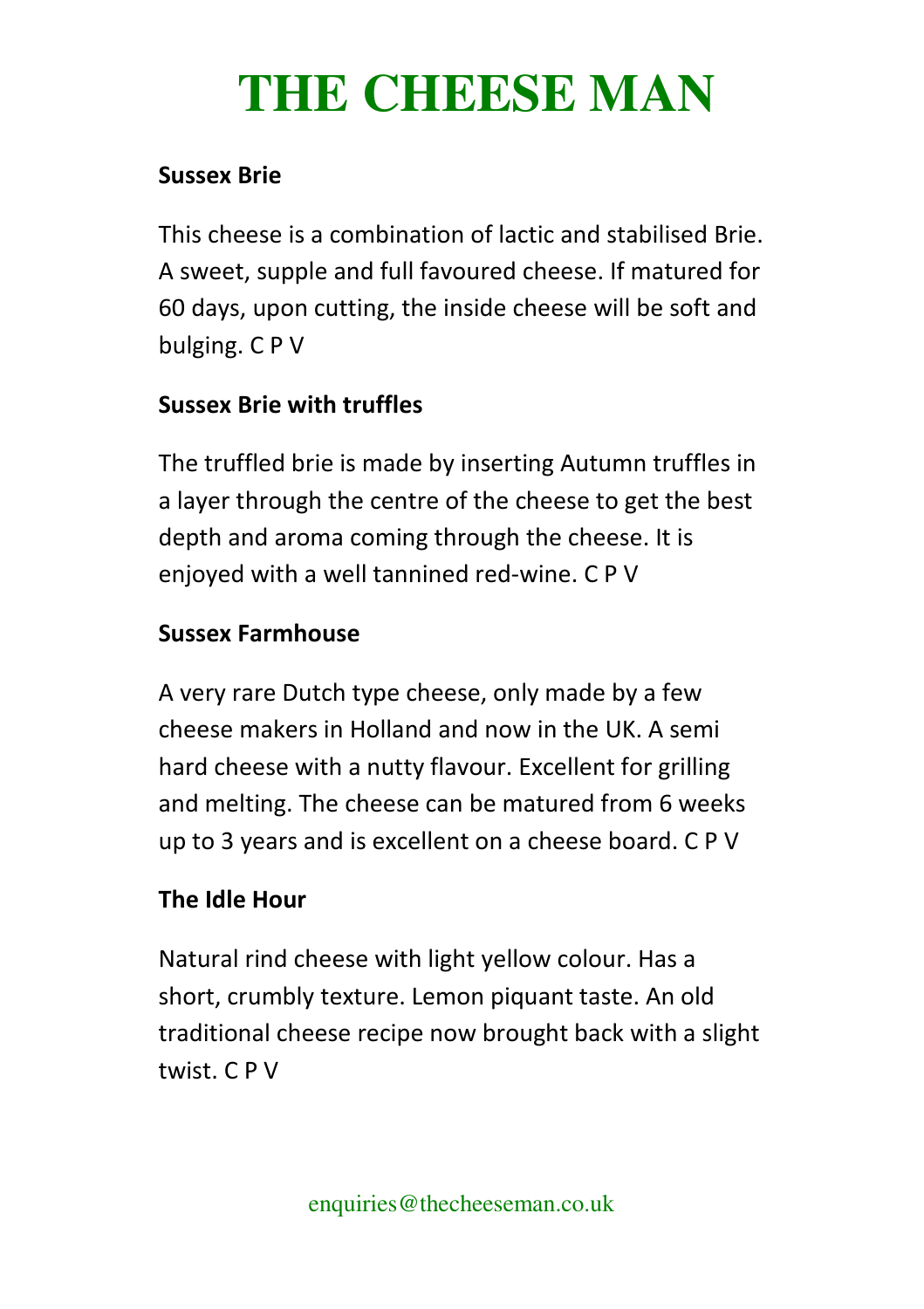## **Lord London**

This unique bell shaped cows' cheese is a semi-soft, clean citrus tasting cheese with a natural creaminess. It has an edible skin with a light dusting. Eat this one straight from the fridge. Won a bronze medal at the 2010 World Cheese Awards C P V

#### **Ewe Eatme**

Ewe Eatme is a wax-coated semi- cheese produced in the East Sussex countryside

using full fat ewe`s milk. It has a mellow nutty flavour with apple & caramel notes, hard, dry textured. C P V

## **Woodside Red**

Woodside Red is a semi-hard pasteurised cheese produced in the East Sussex countryside using locally sourced full fat cow's milk. It has a natural edible rind and a creamy flavour with citrus and nutty undertones. C P V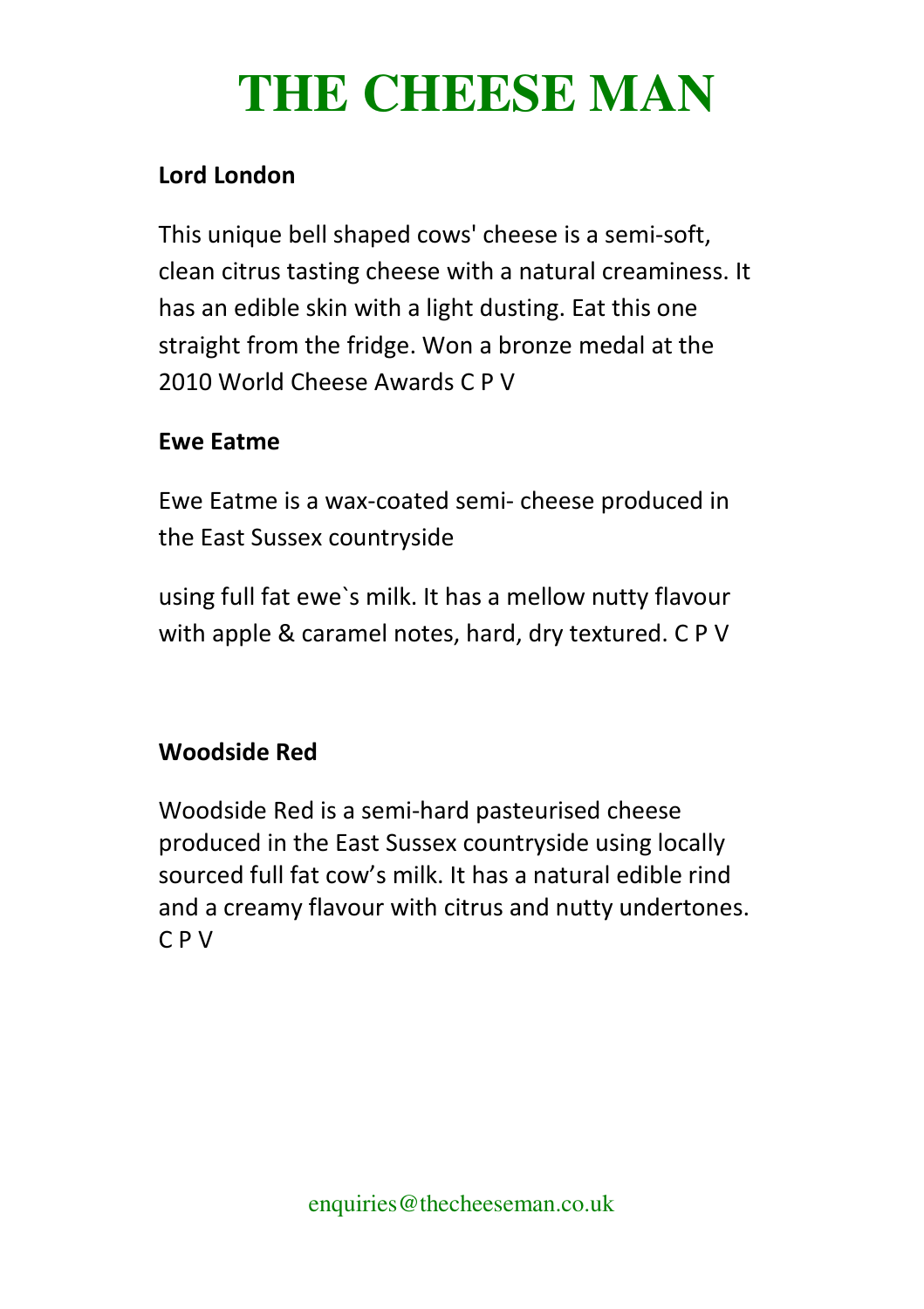## **High weald Dairy**

(Horsted Keynes West Sussex)

#### **Ashdown Forester**

A full fat semi-hard unpressed cheese with a creamy slightly squidgy texture not dissimilar to Gouda. Made by hand with an attractive basket weave rind from pasteurised organic cow milk. It's matured on the farm for over 3 months to produce a natural coloured rind, a creamy flavour and a delicious bite. Also available smoked.

C P O V

## **Sussex Marble**

A continental style, semi soft creamy cheese derived from Saint Giles, infused with Garlic and Herbs. C P V

## **Chilli Marble**

A continental style, semi soft creamy cheese derived from Saint Giles, infused with hot & spicy chilli. C P V

## **Duddleswell**

A hard pressed cheddar-like cheese with a natural rind, a smooth creamy texture with a delicious nutty taste. Produced using local sheep milk. S P V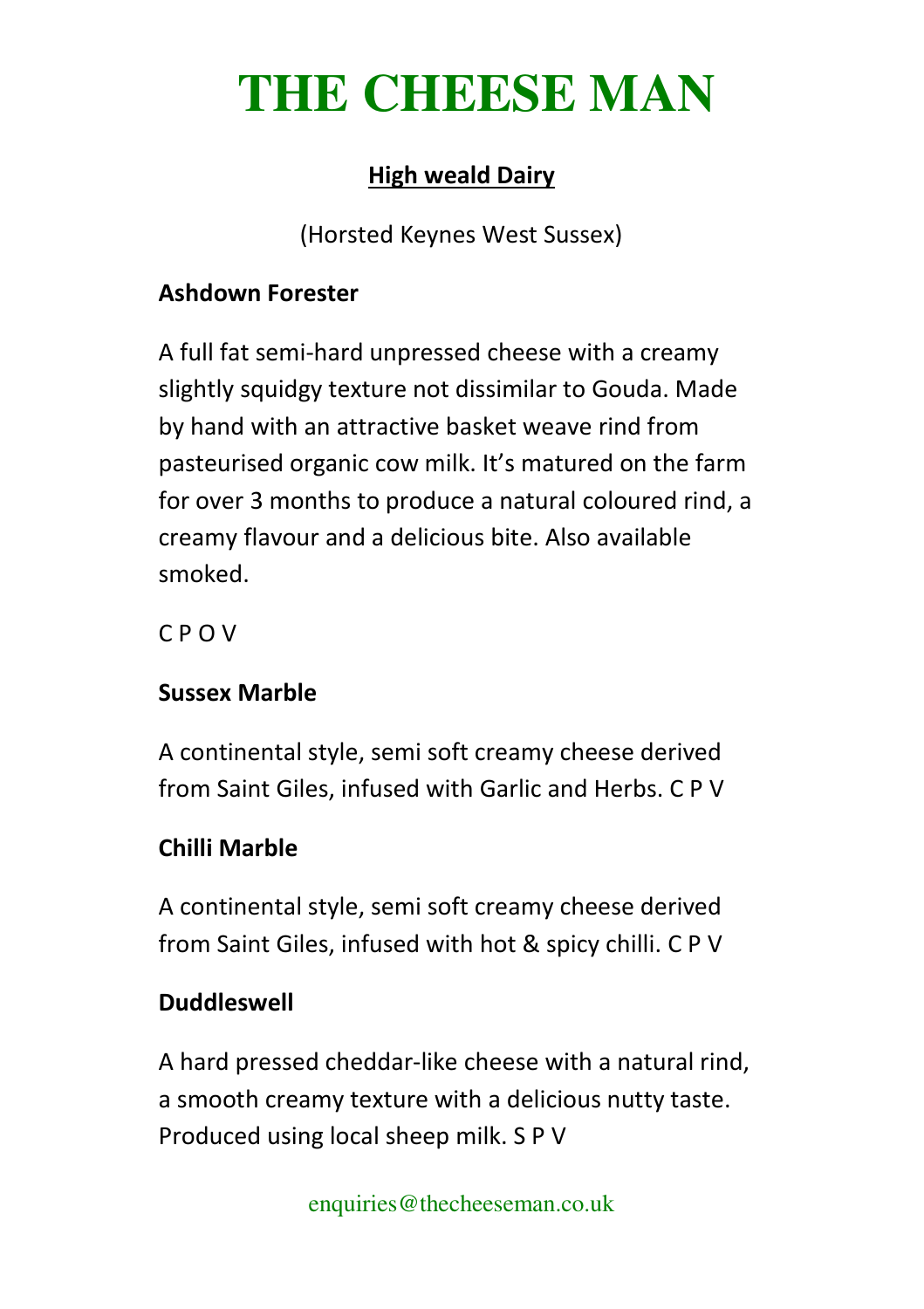#### **Little Sussex**

A small cheese about 80g, with a bloomy white coat. Based on a fresh Plain Sussex Slipcote, It's matured for 10 days before packing. It has a delicious, mild delicate flavour and fluffy texture when young, but becomes stronger and more flavoursome as it ages. S P V

## **Sussex Slipcote**

A soft cheese with a light, creamy and fluffy texture and a slightly sharp refreshing flavour. The name 'Slipcote' is an old English word meaning little (slip) piece of cottage (cote). The cheese is made plain or with the addition of Peppercorns or Herbs and Garlic. S P O V

## **Mediterranean Style Cheese (Medita)**

Another Sussex version of a famous Mediterranean cheese made in the traditional way with sheep milk and matured in brine for 3 months. It is a soft crumbly cheese with a distinct, sharp, fresh flavour. S P V

## **Ricotta**

A fresh, low fat soft cheese. It is a versatile cheese and works well in both sweet and savoury dishes from cheesecakes to baked pasta dishes. S P V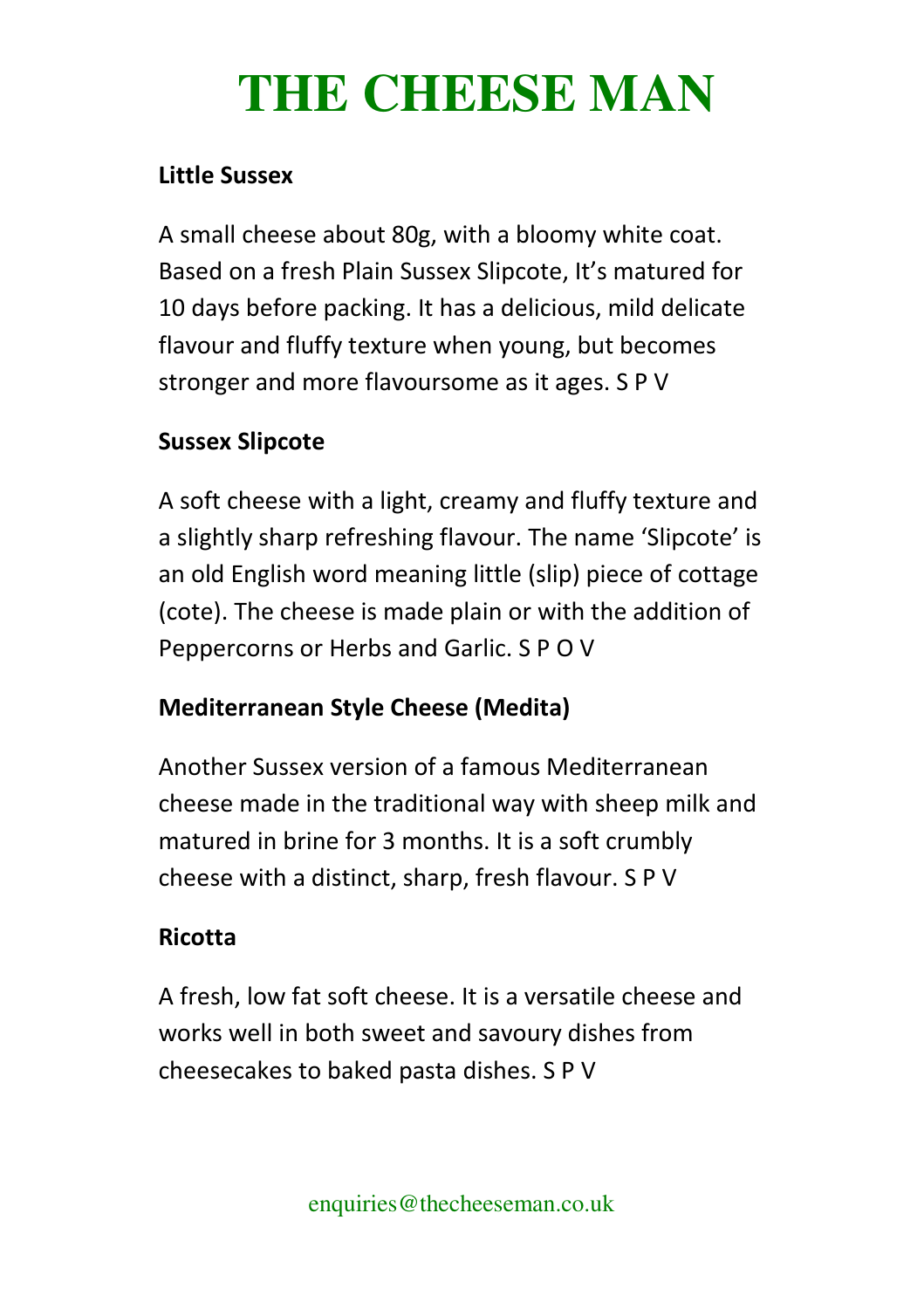#### **Ricotta Salata**

Ricotta (meaning re-cooked cheese) is a, compact semi hard salty cheese made using cow and sheep whey. We make it by heating the organic whey left over from making a hard cheese to 90°C, resulting in the soft cheese then floating to the surface. It is then Salted and left to press .Our Ricotta Salata is great grated onto salads, roasted vegetables, tomatoes, pasta dishes or pizza. S C O V

## **Halloumi**

A Sussex version of famous Mediterranean cheese. Made from sheep milk this slightly salty, brined cheese is before cooking, a squeaky cheese. Once dry fried or grilled it takes on a completely different persona and becomes a scrumptious feast with a texture of a grilled marshmallow with a crusty outside and a soft centre. S P V

## **Tremain`s**

This organic Cheddar is made using cows' milk from the farm. Matured for up to 5 months, it is golden yellow in colour, medium in strength and has a firm but crumbly texture. C P O V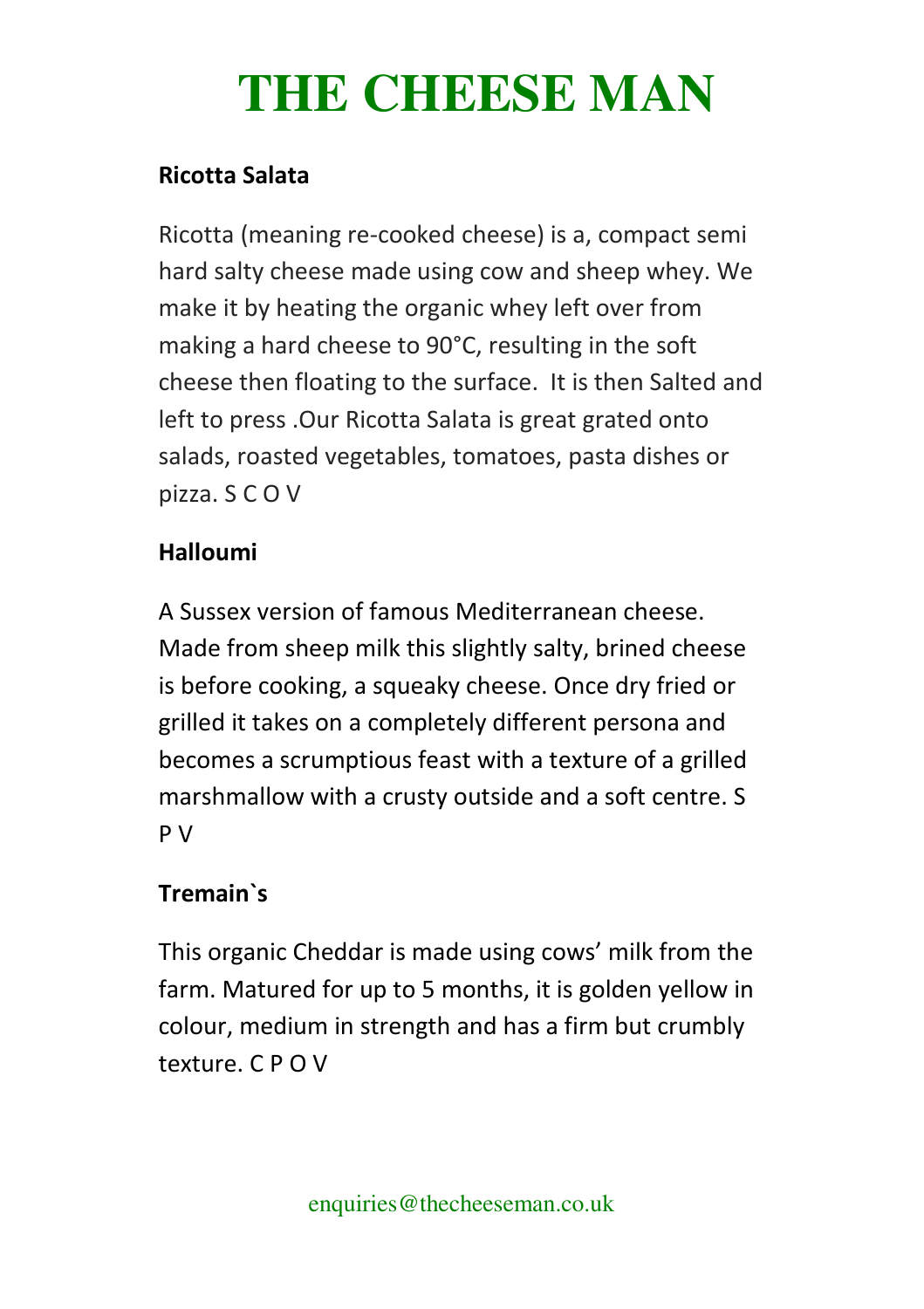#### **Seven Sisters**

A semi-soft sheep milk cheese with a light coating of pure wild Hebridean Seaweed

S P V

#### **Sister Sarah**

A mild semi soft cheese made in the dairy with Goat milk. The goat milk is supplied to us by small herd of goats, from a farm in Kent. Although not organic, the goats are free to graze the pastures during the summer, and fed a diet of hay in the winter, when they remain in the buildings out of the weather. "Sister Sarah" is matured for just 4 - 6 weeks. The cheese is very white as goats digest all the carotene in the grass, unlike cows, where it remains undigested in the milk, hence it making a more yellow cheese.

## **Brighton Blue**

This cheese has a slightly open, semi-soft texture, a mellow blue flavour and a slightly salty finish. The distinctive blue green veins in the cheese deepen as the cheese matures, and the taste of the blue becomes stronger. C P V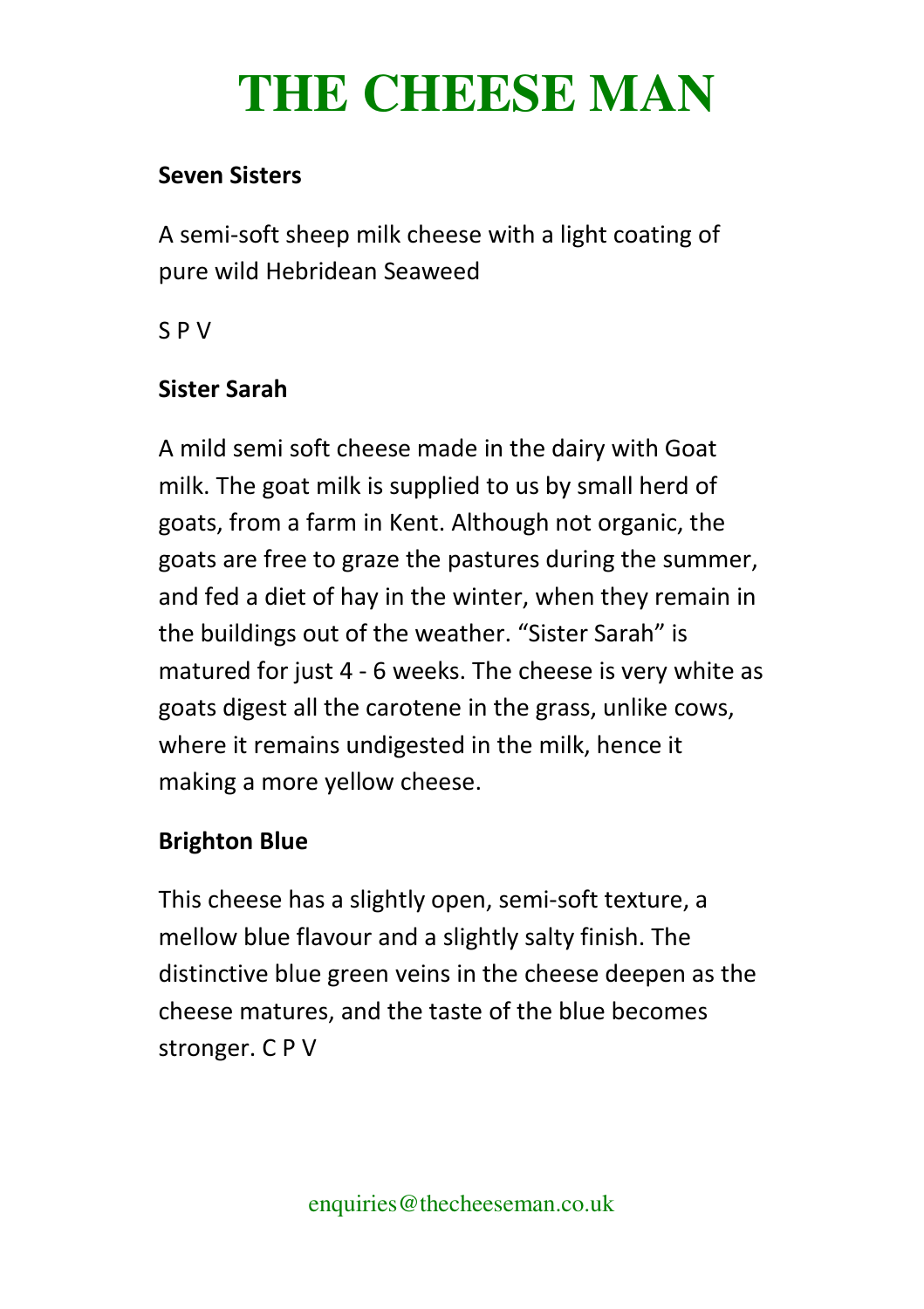#### **Brother Michael**

A washed rind cheese, which is carried out by washing a 6 week matured Saint Giles cheese in brine and special cheese cultures several times a week for four weeks. This process creates the lovely orange - pink colour on the sticky cheese surface and the distinctive sticky pungent aroma.

#### **Saint Giles**

Saint Giles, made with Organic Cows' milk from the cows on the farm, is a semi soft creamy cheese. It has a rich, buttery texture, a creamy mild flavour and a stunning edible orange rind. The cheese is an English equivalent to the continental style Saint Paulin or Port Salut style of cheese found in France. C P O V

## **Shepherds Secret**

A washed rind cheese, which is carried out by washing a Sheep`s milk cheese in brine and special cheese cultures several times a week for four weeks.

This process creates the lovely orange - pink colour on the sticky cheese surface and the distinctive sticky pungent aroma.

S P V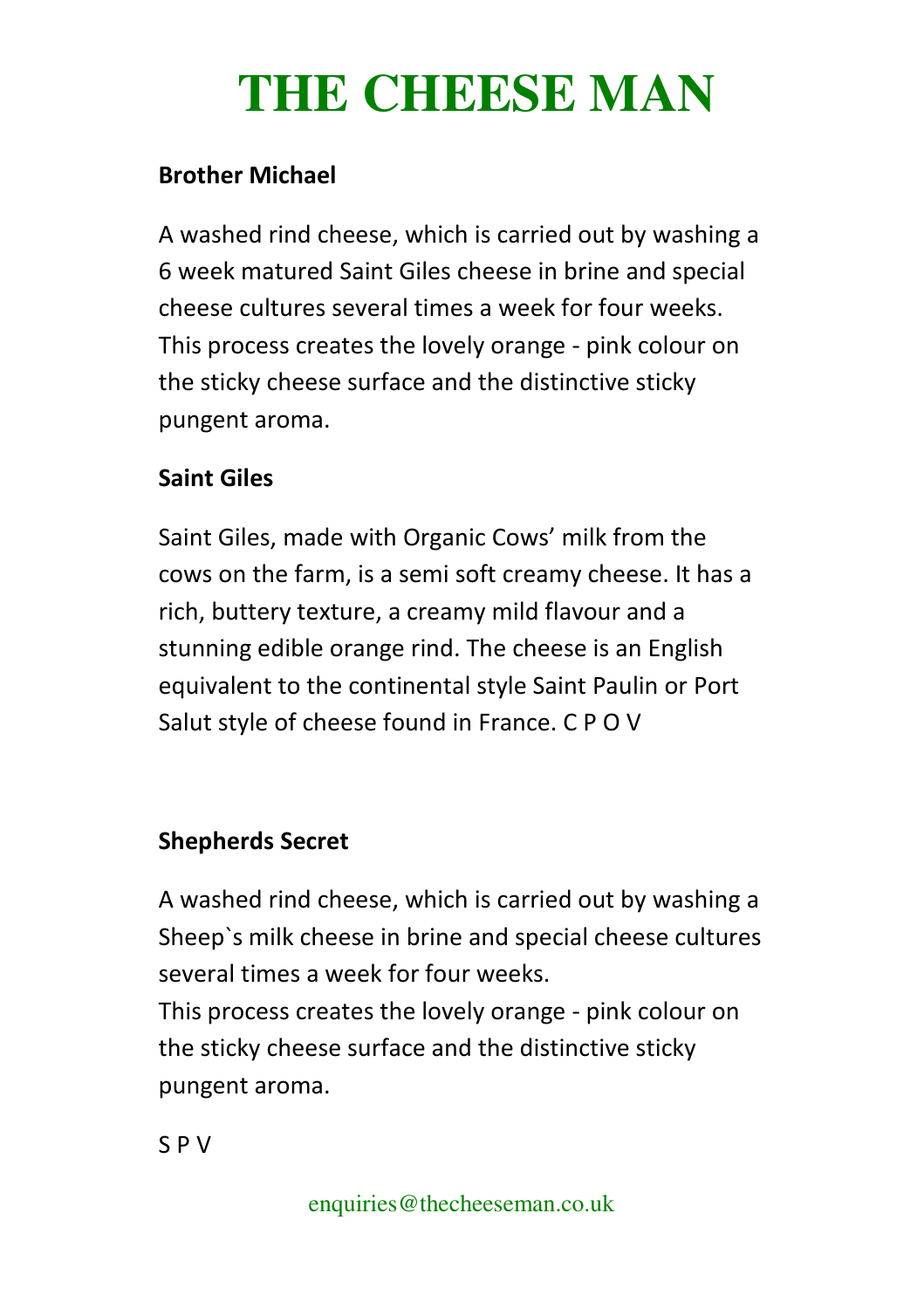#### **Brighton Ewe**

Made in the same manner as Brighton blue, but using 100% Ewe`s milk, Brighton Ewe has a mellow, well rounded flavour, with a rich creamy texture Winner of Bronze @ the International cheese show 2019 S P V

## **Truffle Ewe**

Truffle Ewe is a matured, semi soft sheep milk cheese with 2 distinct layers of decadent Italian black summer Truffle through the wheels. S P V

## **Plaw hatch Farm Dairy**

(Sharpthorne, East Sussex)

## **Mild Cheddar**

Traditional cloth bound cheddar but using butter instead of lard to adhere the bandage to the cheese, making it truly vegetarian

Matured for 3-5 months C B V U

## **Mature Cheddar**

Traditional cloth bound cheddar Matured for 6-9 months C B V U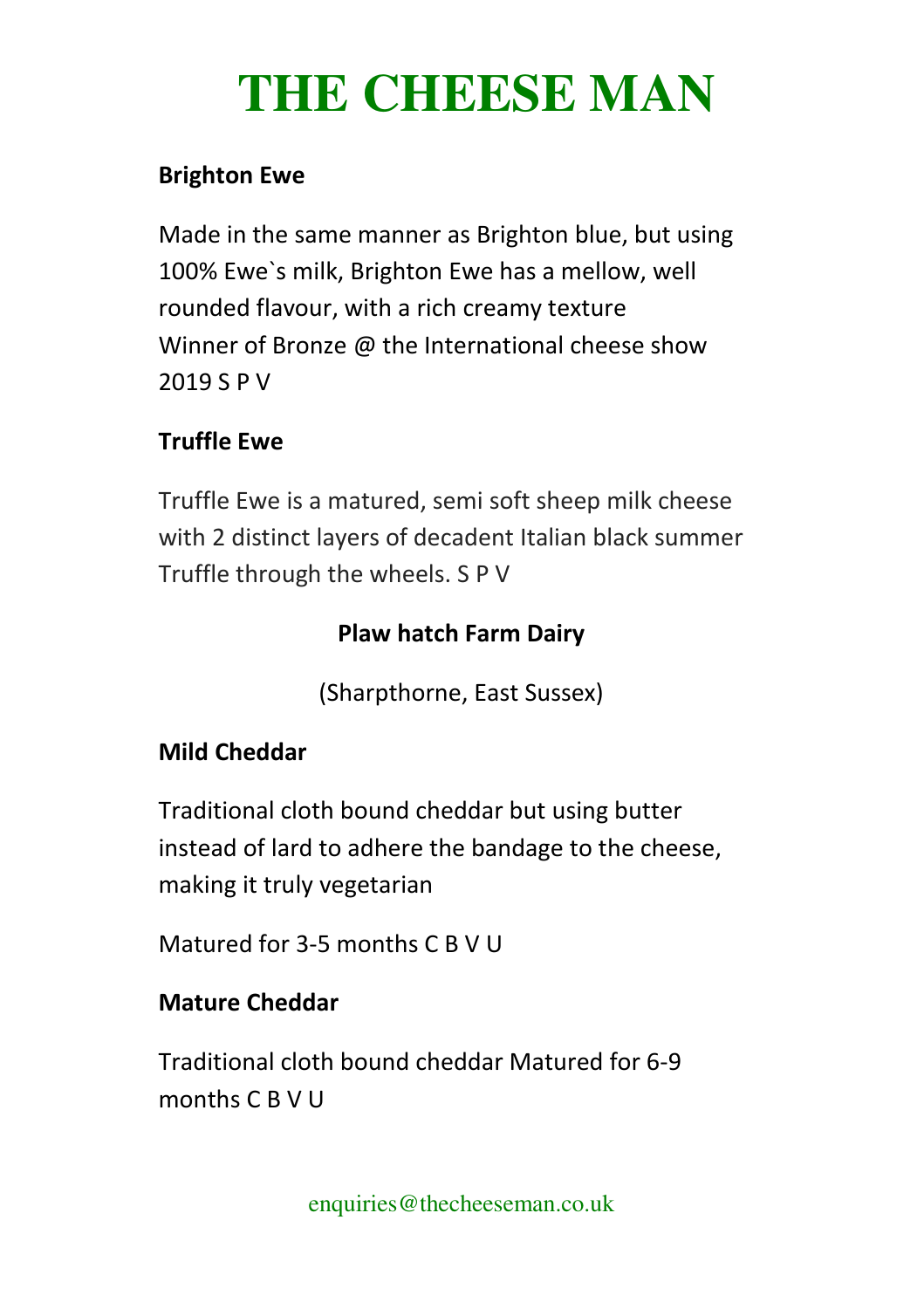#### **Extra Mature Cheddar**

Traditional cloth bound cheddar Matured for 10-12 months C B V U

#### **Vintage Cheddar**

Traditional cloth bound cheddar Matured for 18-22 months C B V U

## **Smoked Extra Mature Cheddar**

Traditional cloth bound cheddar Matured for 10-12 months and Smoked over Applewood chips C B V U

## **Aged and Crumbly**

Like the Cheddar, aged & crumbly is also cloth bound using butter. Matured for 6-10 weeks to give an acidic, crumbly cheese with a clean and zesty flavour. C B V U

## **Halloumi**

Unusually made with cow`s milk and not matured. This gives a milder flavour and a creamier texture when cooked compared with traditional sheep`s or Goat`s milk versions. C B V U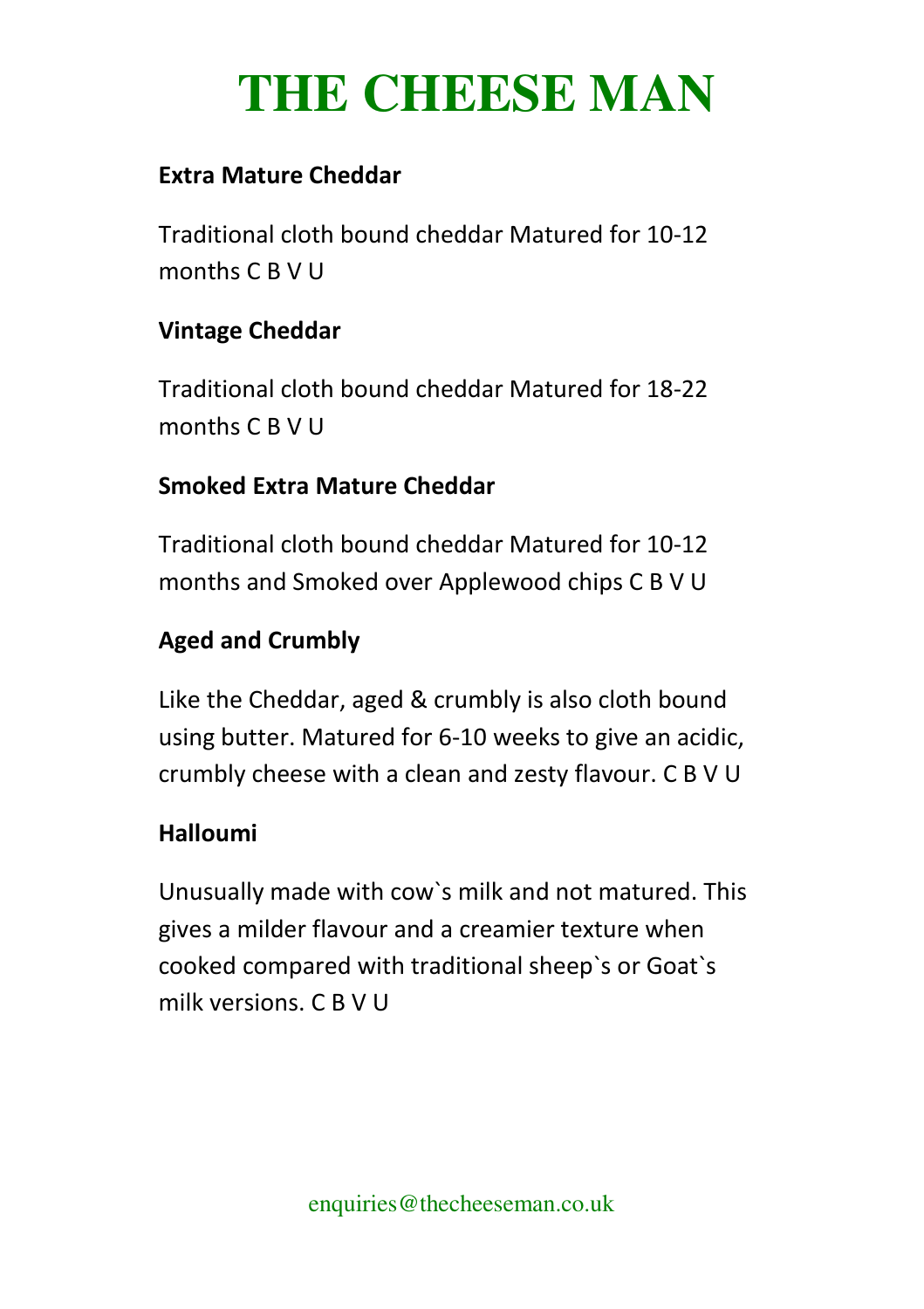## **Balcombe Dairy**

(Balcombe estate, Sussex)

## **Blue Clouds**

Made in the Dairy at Balcombe where the milk from the Norwegian Red-Holstein Cows only travels 10 yards to the cheese making facilities.

Here Chris produces a cheese inspired by his Mentor who made a similar style at Clouds farm in Kenya.

A mild, creamy blue made in small batches by hand from a single herd to create a cheese that is not too dissimilar to the well-known Gorgonzola style

C P V

## **Balcombe Breeze**

The newest addition to Balcombe Dairy, is this Tomme style cheese. Made with the same single herd milk as the Balcombe Blue. Limited availability, so get it when you can. C P V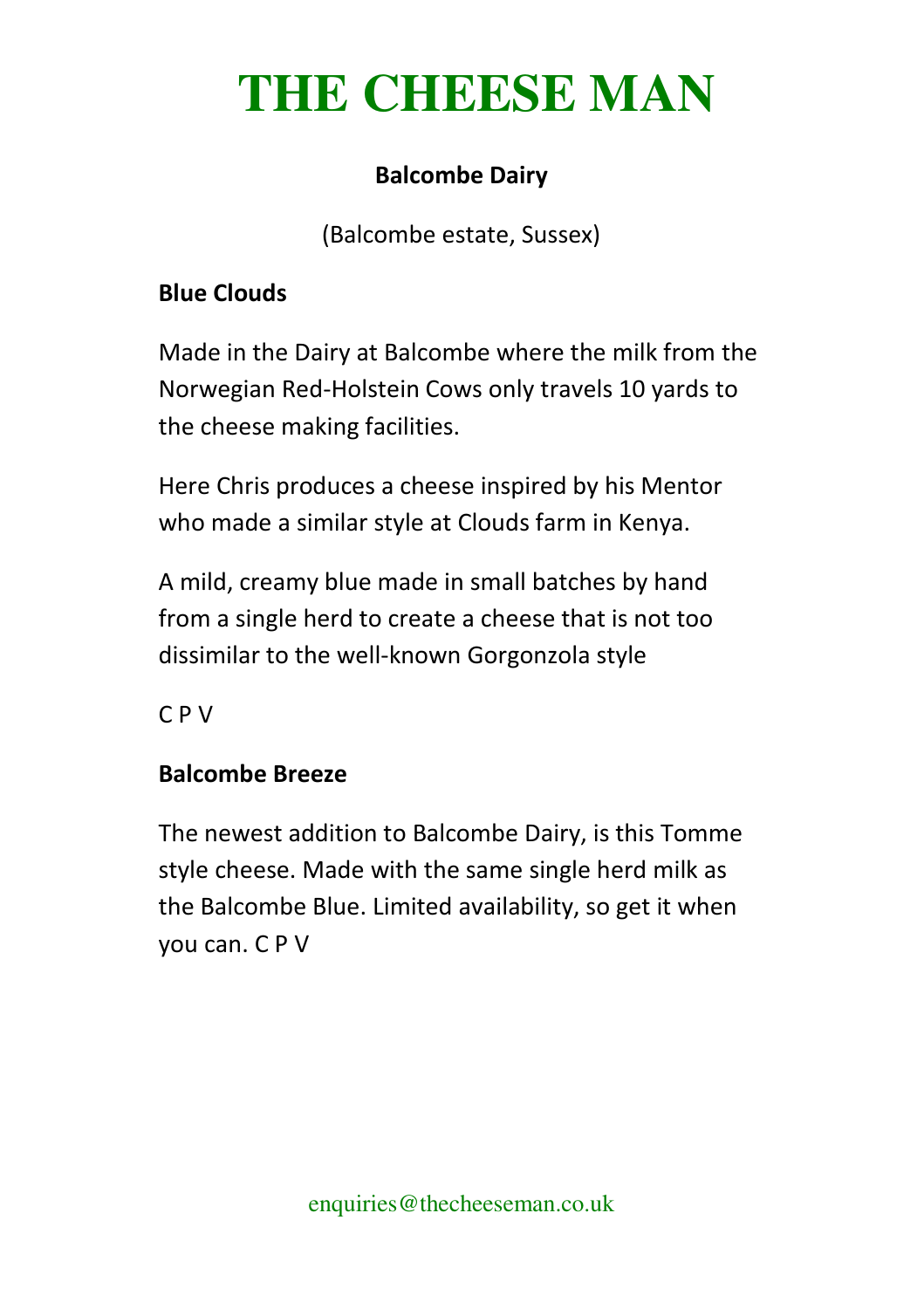#### **Greenacres Farm**

(Golden Cross East Sussex)

#### **Flower Marie**

This soft white sheep milk cheese has a mushroom tint rind, and melts in the mouth like ice cream and it ripens in five to six weeks. S U V

Available in 200g or a random weight cutting size (approx 600g)

#### **Chabis**

A small fresh goat's cheese, made from milk from the 300 goats on the farm G V U

## **Golden Cross (Ashed)**

A soft log shape cheese made from goat's milk. The recipe of the cheese is based on French Sainte-Maure. When young, the cheese is firm and slightly grainy, but with age it softens and the texture becomes very soft, like ice cream. The cheese ripens in four to six weeks. G V U **Super Gold 2018**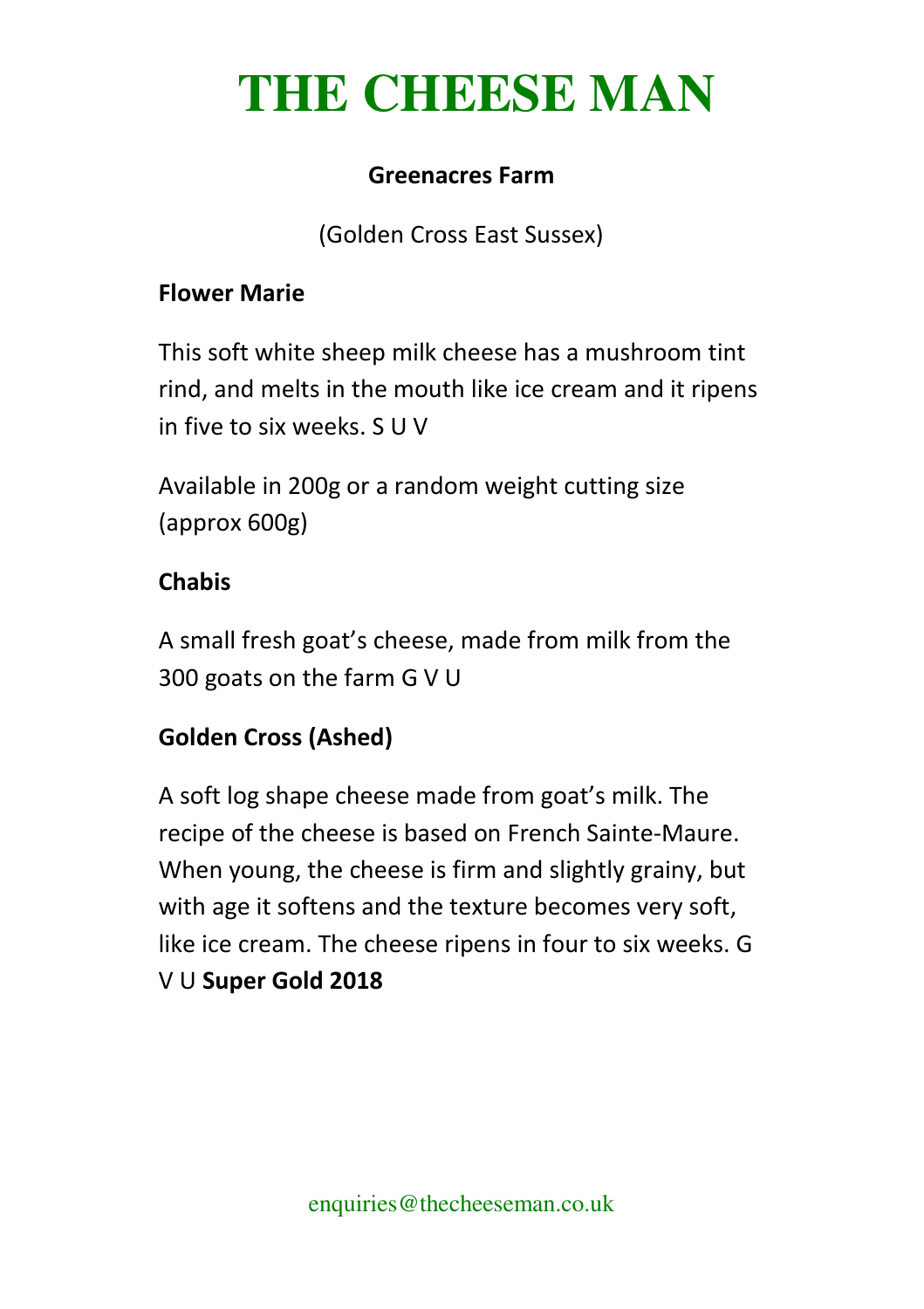## **The Traditional Cheese Dairy**

(Stonegate East Sussex)

#### **Olde Sussex**

A Farmhouse 'cheddar-type' made from cow's milk to a traditional recipe. The texture is more open than cheddar with a full body and plenty of flavour. Matured for 6-8 months. C V U

#### **Scrumpy Sussex**

A tongue-tingling blend of garlic, cider and herbs are added to the Olde Sussex curd while it is still in the vat to give this cheese a unique flavour. Not to be compared with cheaper blended cheeses. Matured for 3-4 months. C V U

## **Goodweald Smoked**

A rind less Olde Sussex, matured for 3 months, and then smoked over oak chippings for 4 days to create a rich, deep smoked flavour throughout the cheese. After smoking, the cheese is put back in to the maturing room for a further two months.

C V U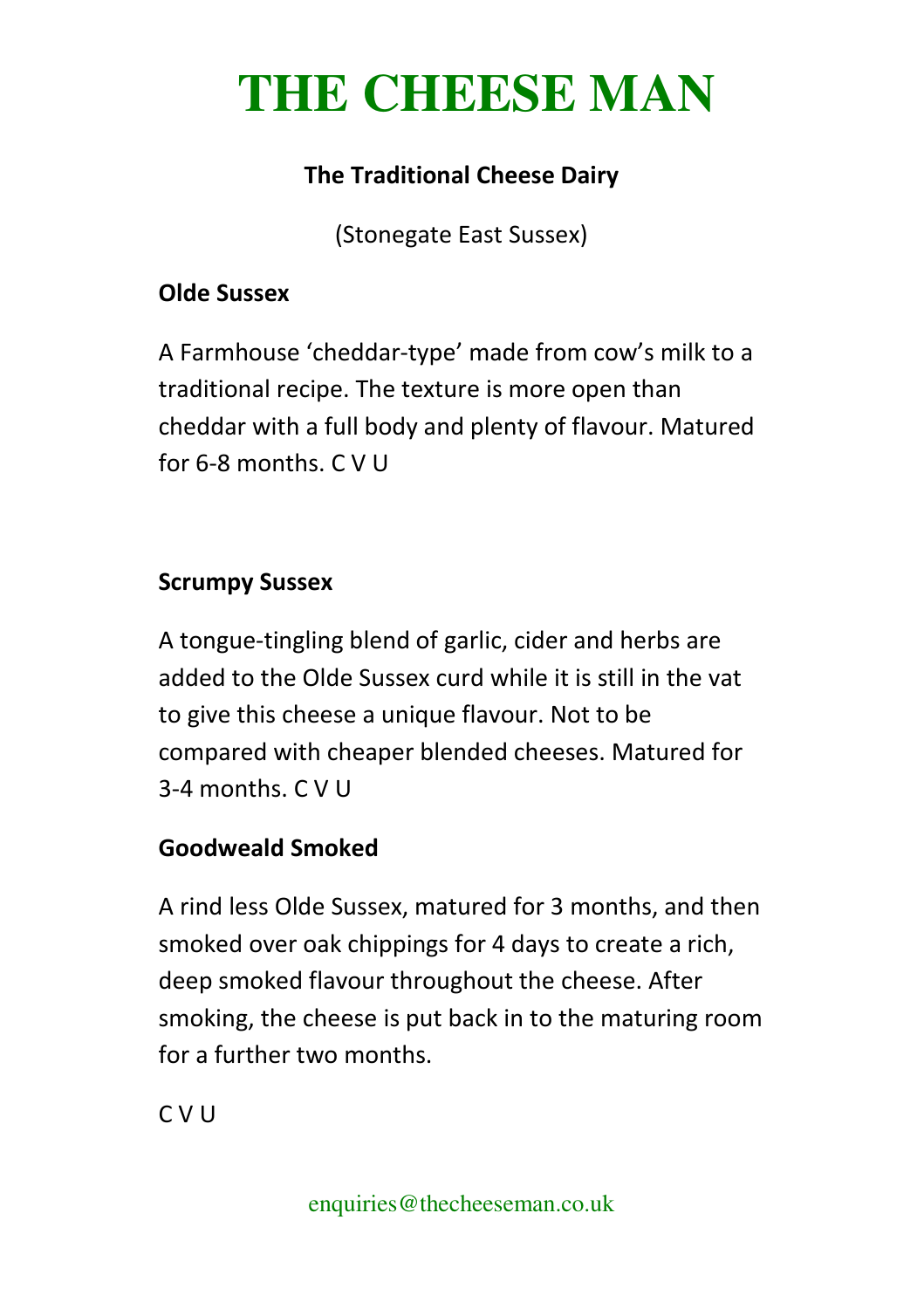#### **Lord of the Hundreds**

This unique sheep's milk cheese is made to a closely guarded secret recipe. A fairly open textured cheese with a slightly sweet, nutty flavour. Matured for 4 months. S V U

#### **Burwash Rose**

A semi soft cheese, washed in rose water, in the first few weeks of its maturation process. A lovely creamy flavour with floral notes, with a bouncy texture. Great for a cheeseboard. C P V

## **Goodwood Estate**

(Goodwood West Sussex)

## **Charlton**

Excellent on a cheeseboard, used in cooking or for all your cheese needs. It is a hard, cloth-bound cheese matured to provide an intense farmhouse flavour. Charlton is named after the nearby village of Charlton, situated adjacent to the Goodwood Estate. C O P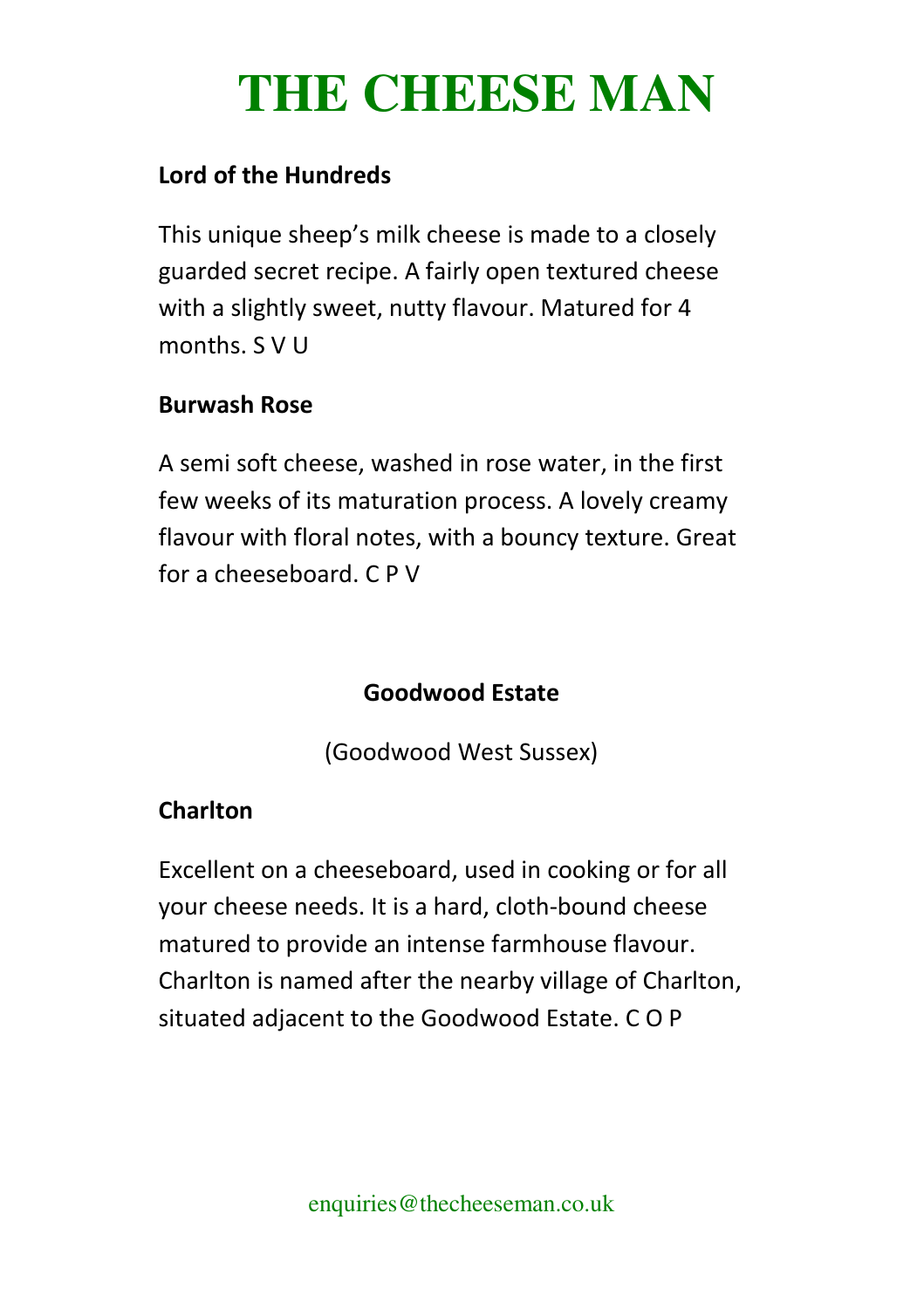#### **Levin Down**

A creamy mould ripened cheese. Each round cheese consists of a soft white mould outer surrounding a creamy and buttery interior. Delicious served as part of a cheeseboard or on its own with fresh bread, Levin Down can also be baked in the oven. Levin Down is named after the natural escarpment within the Sussex Downs in which Goodwood is located. C O P V

#### **Molecomb Blue**

Molecomb Blue is a blue veined soft cheese with a dark smoky grey crust. It is an exciting addition to the Goodwood Home Farm range and combines the best combination of blue cheese piquancy with a creamy texture and exciting appearance.

C O P V

## **Nut Knowle Farm**

(Gun Hill East Sussex)

## **St George**

A creamy goat's milk camembert, a full fat mould ripened cheese that will develop a full flavour when allowed to reach room temperature. G V P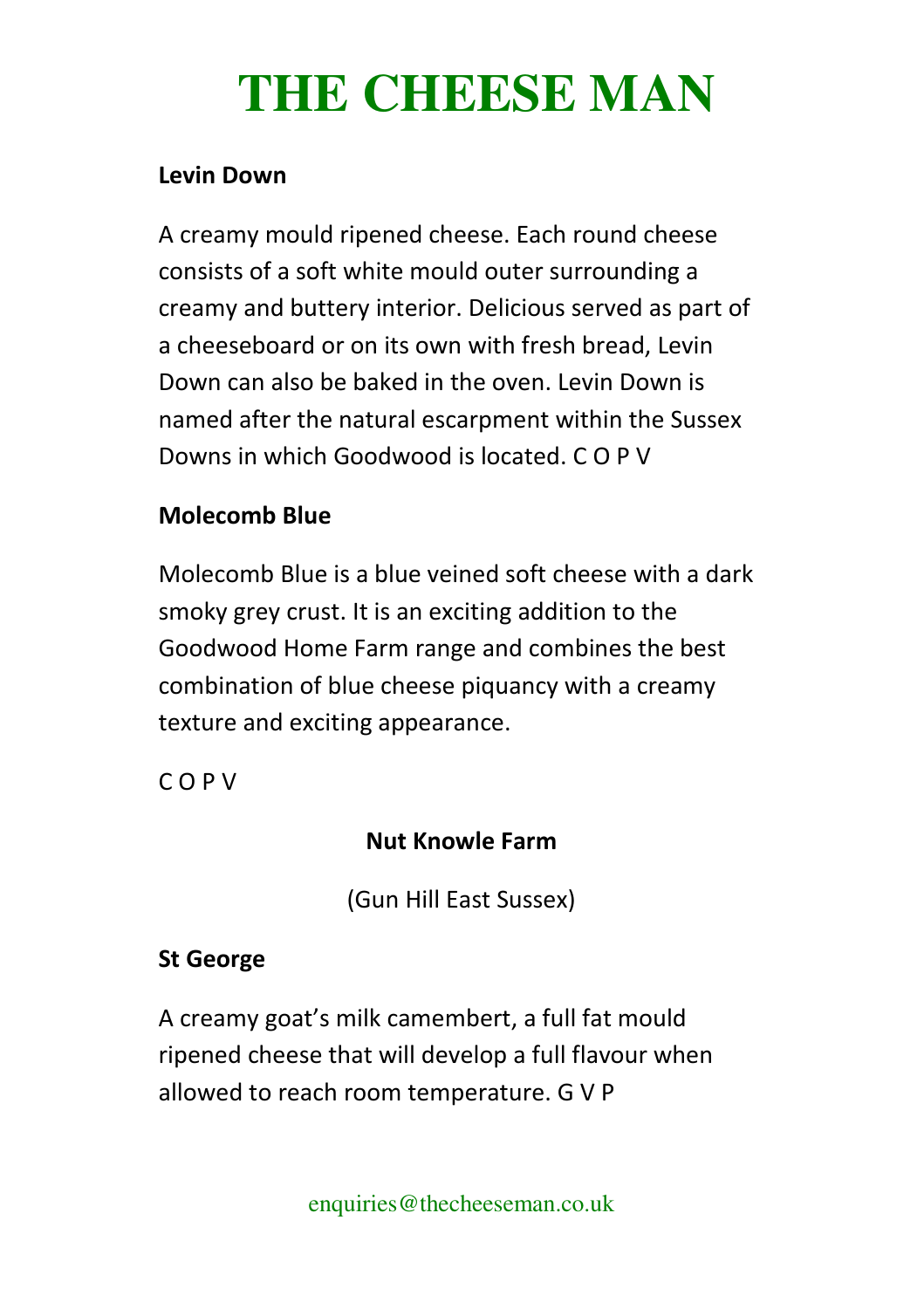#### **Sussex Yeoman**

A hard pressed goat's cheese, with a moist, but crumbly texture, and distinctly nutty flavour. G V P

#### **Gun Hill**

A lovely goat's cheese gently smoked over Scotts Pine. G V P

## **Wealden**

A small very mature cheese with a heavy crust, rustic and powerful. G V P

## **Wealdway**

A versatile small goat log, coated in herbs, seeds or ash. Ideal for cheeseboards but mainly used in cooking as can be grilled or baked. G V P

## **Caprini**

A soft cheese marinated in herbs and oil, presented in clear kilner jars. G V P

## **Goats Curd**

A full fat soft goat's cheese. Ideal for cooking or spreading. Comes in a 1kg tub G V P

enquiries@thecheeseman.co.uk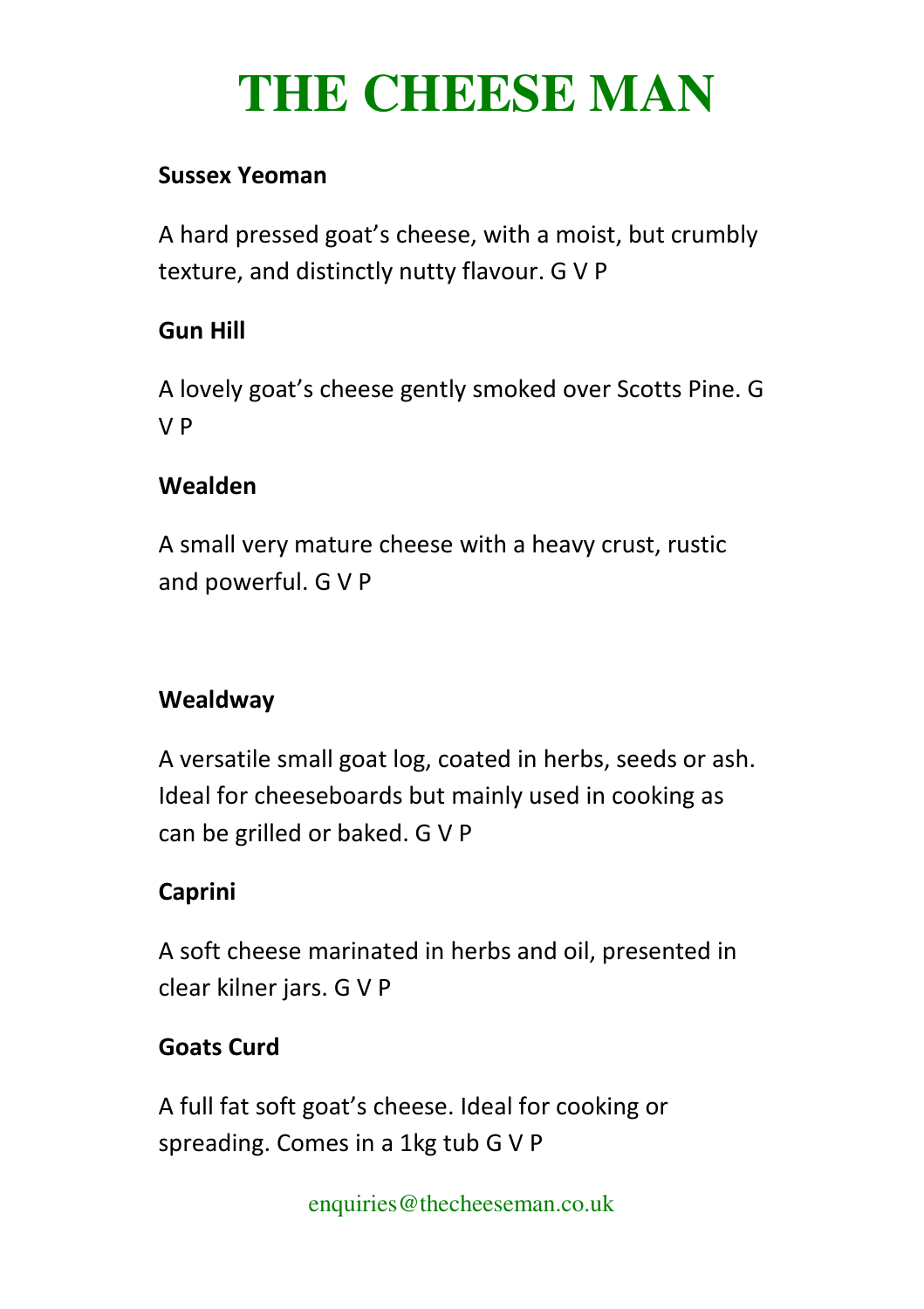## **Ash Pyramid**

A matured and ash coated pyramid. Quite strong and delicious. G V P

#### **Blue Knowle**

Soft mould ripened goat's cheese with a slightly blue veined centre G V P

#### **Bookham Cheese**

(Rudgwick, West Sussex)

#### **Sussex Charmer**

Sussex Charmer has a creamy mature cheddar taste followed by the zing of parmesan. It is great with apples and pears; its long taste profile works well with pickles and is great for whenever you're cooking. Made from milk from the Rudgwick Farm.

C V P

Available in 4 sizes: 100g, 200g, 500g & 1kg

#### **Butter also available, see page 24**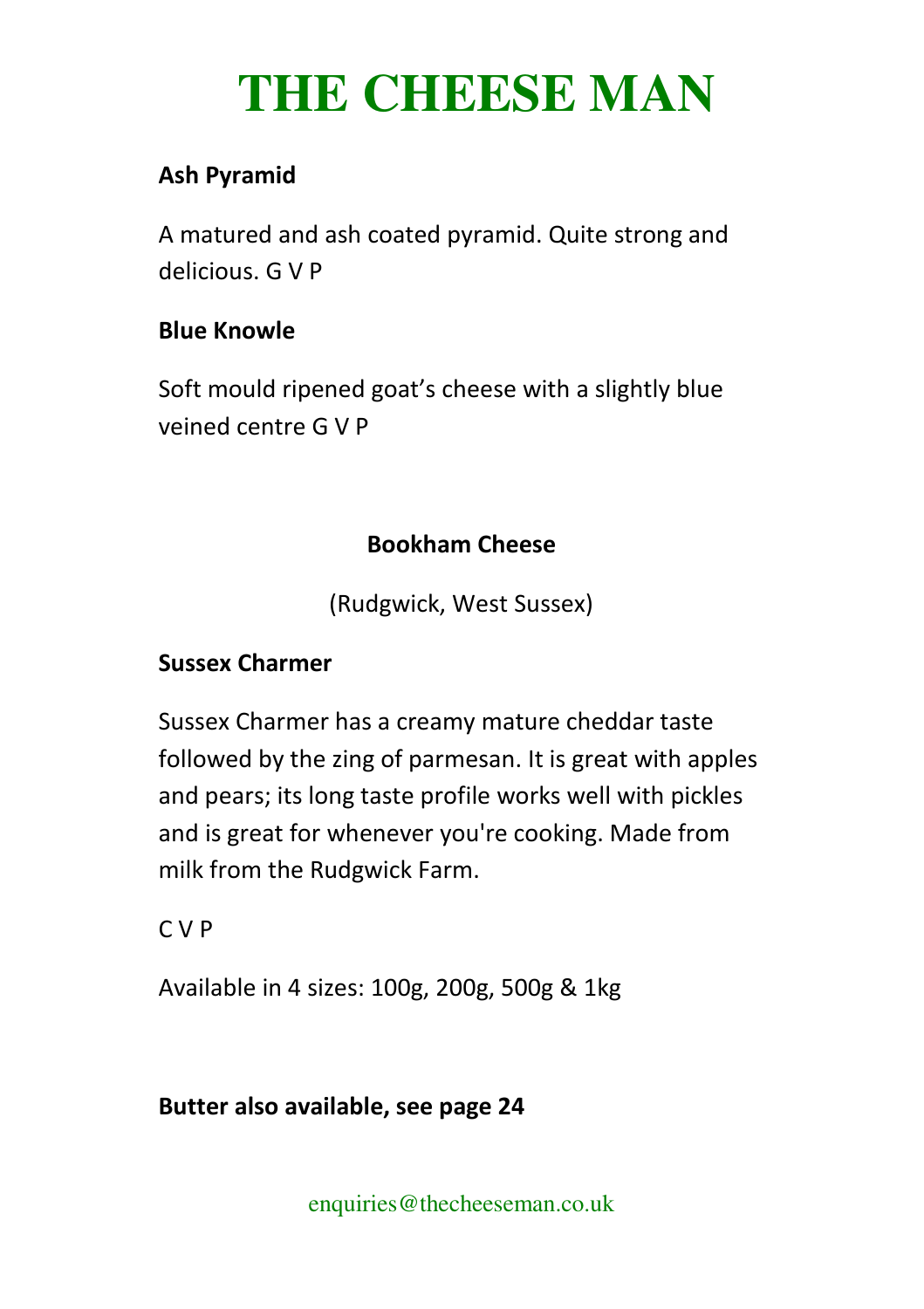#### **Pevensey cheese**

(Pevensey Sussex)

Hazel and Martin Tkalez constitute Pevensey Cheese Company – and they make one cheese, a soft, creamy blue cheese – in East Sussex. The milk comes from a local organic dairy herd that grazes the Sussex Wildlife Trust marshland of the Pevensey Levels – hence our name and the name of the cheese- Pevensey Blue. Approx 2kg C P

## **Norbury Park Farm**

(Mickleham Surrey)

## **Norbury Blue**

A handmade blue cheese made in Mickleham Surrey. Made with unpasteurised Friesians cow's milk. Once made it is matured for around three weeks. The cheese has a moist and creamy texture, and a pleasant musty aroma. C V U

## **Dirty Vicar**

A semi soft unpasteurised cow's milk cheese, with a moulded rind. Described as a "camembert on the outside and a crumbly Caerphilly on the inside" C V U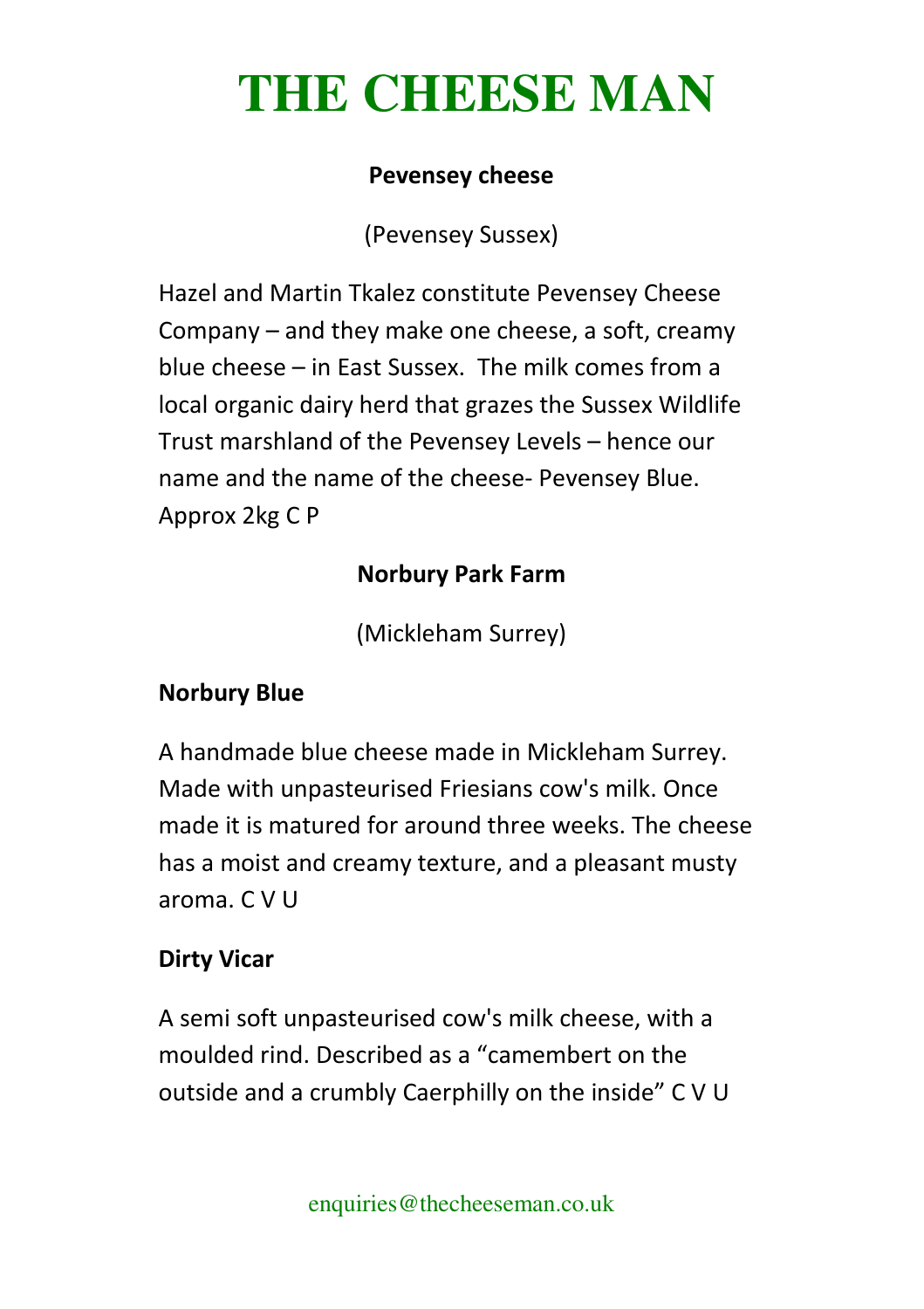## **Cheeses from just outside our delivery area!**

#### **Hampshire Cheese**

(Herriard, Basingstoke)

#### **Tunworth**

A beautiful handmade cheese, made in Hampshire, from milk from a local herd of Holstein-Friesian cows. Once crowned supreme champion at the world cheese awards, and deservedly so. C P

#### **Winslade**

Wrapped in a spruce band with a gooey centre, the new pasteurised cow's milk cheese has been developed by Hampshire Cheeses' co-owner Stacey Hedges and is named after a local village. Like Vacherin, Winslade has a runny texture when it's fully ripe so you can eat it with a spoon. The flavour is delicate - creamy and mushroomy with interesting resinous notes from the spruce. C P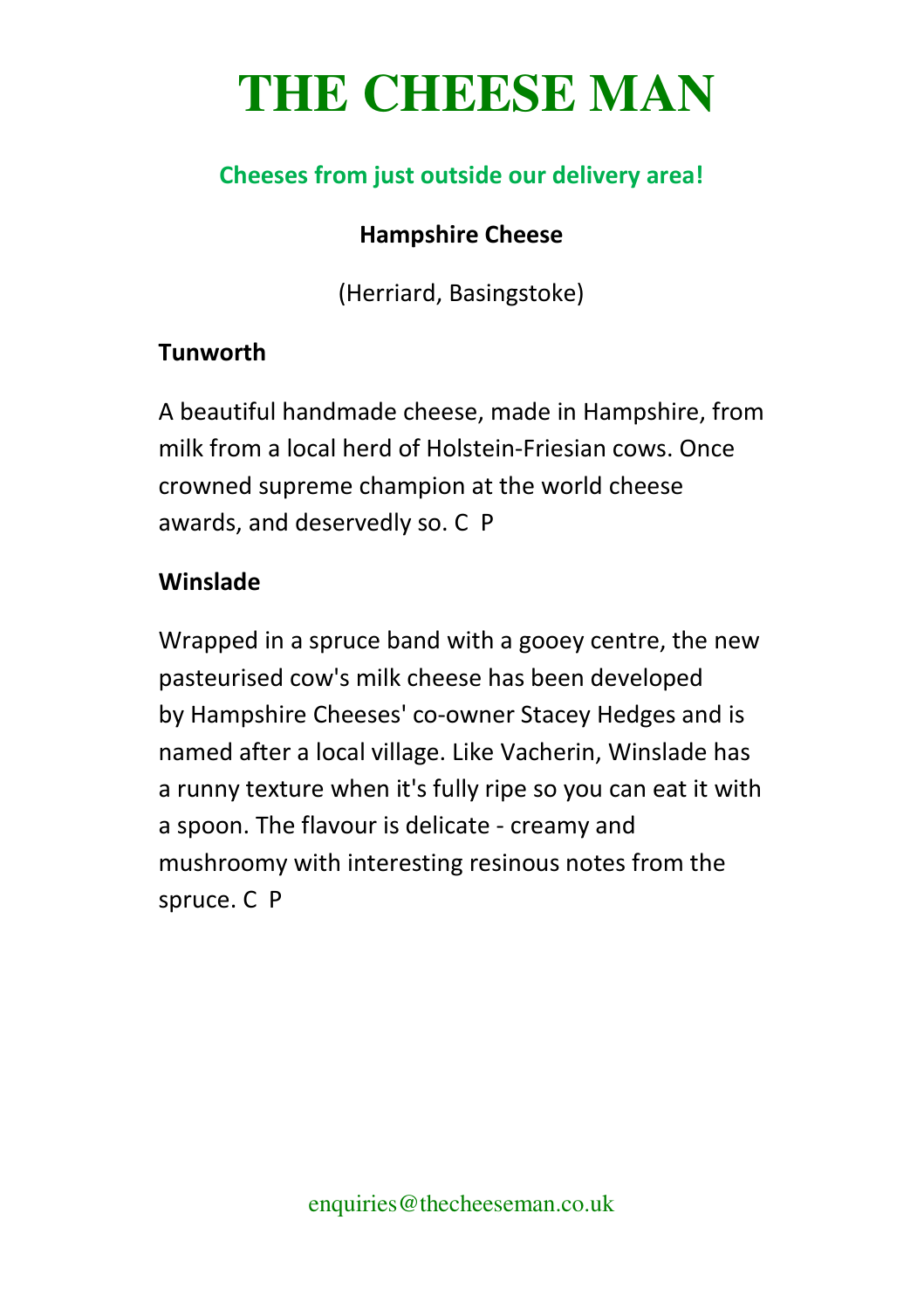#### **Two Hoots Cheese**

(Barkham Berkshire)

#### **Barkham Blue**

Made with Channel Island cow's milk, a firm, buttery, slightly open textured cheese with a natural mould ripened rustic rind. It has a deep yellow moist interior spread with dark blue – green veins. It can be matured for up to ten weeks when it becomes richer and softer. C V P

#### **Barkham Belle**

A semi-soft non blue cheese re-created during lockdown. Originally based on an alpine style cheese from the Lombardy region of Italy, Barkham Belle had a blue wax coating, however we have tweaked the recipe and it now has a natural rind similar to its sister cheese, Barkham Blue. It has a milky aroma infused with a mild buttery flavour that develops with age. It's also a very versatile cheese. Its excellent melting capacity makes it beautiful to bake with without losing its shape. Barkham Belle is a great addition to pizzas, it goes well with fruits like apples, pears and figs but is equally delicious on an oatcake or sourdough baguette. We recommend Barkham Belle with a fruity Chardonnay. C V P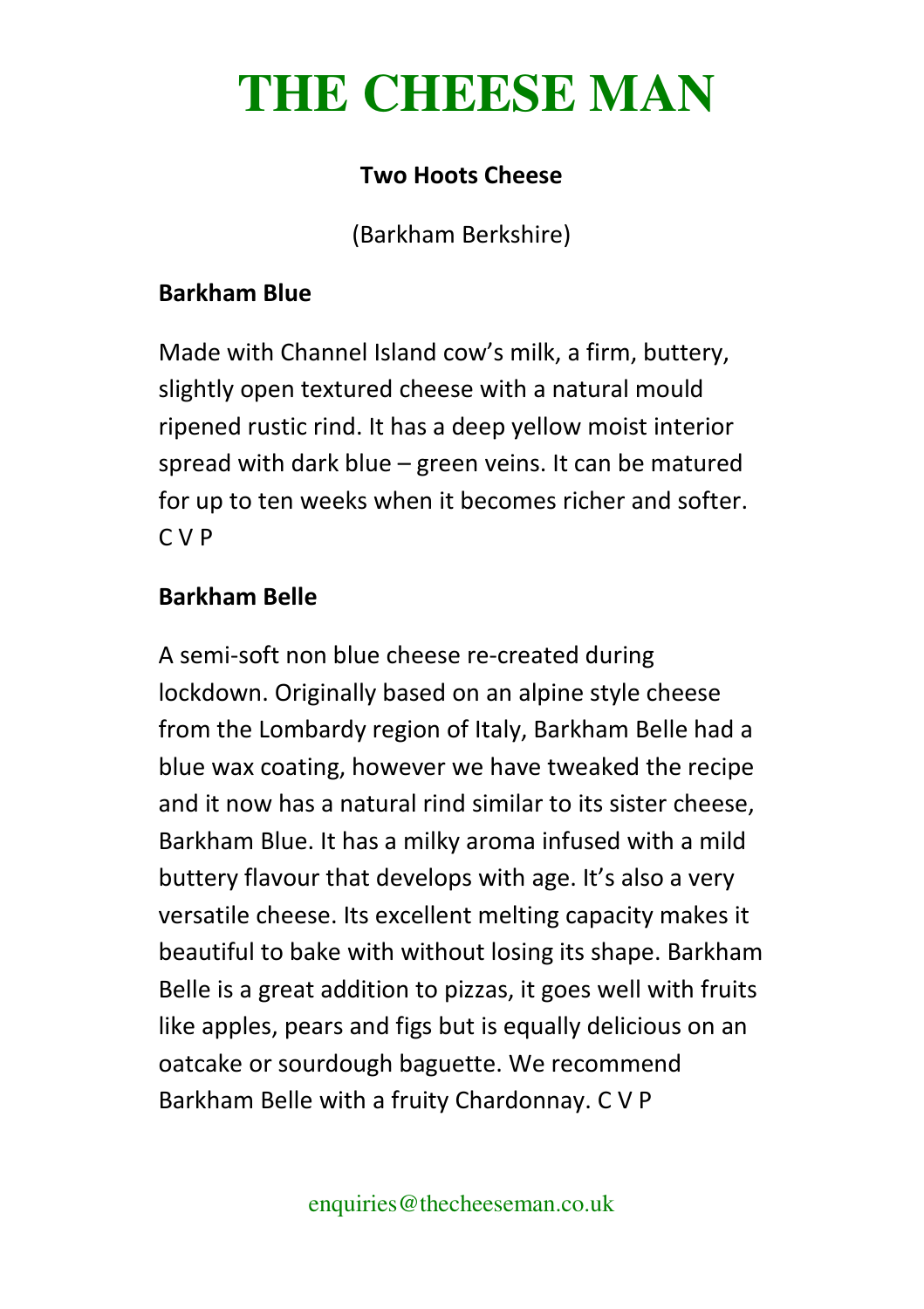## **Isle of Wight Cheese Co**

(Sandown Isle of Wight)

#### **Isle of Wight Blue**

Made with pasteurised Guernsey cows' milk from the island. Matured for between 3-5 weeks. Won Best English Cheese at the 2007 World Cheese awards. C V P

## **Isle of Wight Soft**

A soft mould ripened cheese, made with pasteurised milk. Aged for about 2-3 weeks before sold. Nice fresh and acidic flavours when still young. C V

## **Village Maid Cheese**

(Berkshire)

## **Waterloo**

This is a mild, soft Guernsey milk cheese with a buttery flavour, made using a wash curd method which dilutes the acidity to achieve a soft, gentle flavour C U

#### **Wigmore**

Wigmore is a soft white-rinded cheese, it has a very creamy texture and wonderfully subtle flavour of caramel and macadamia nuts. S U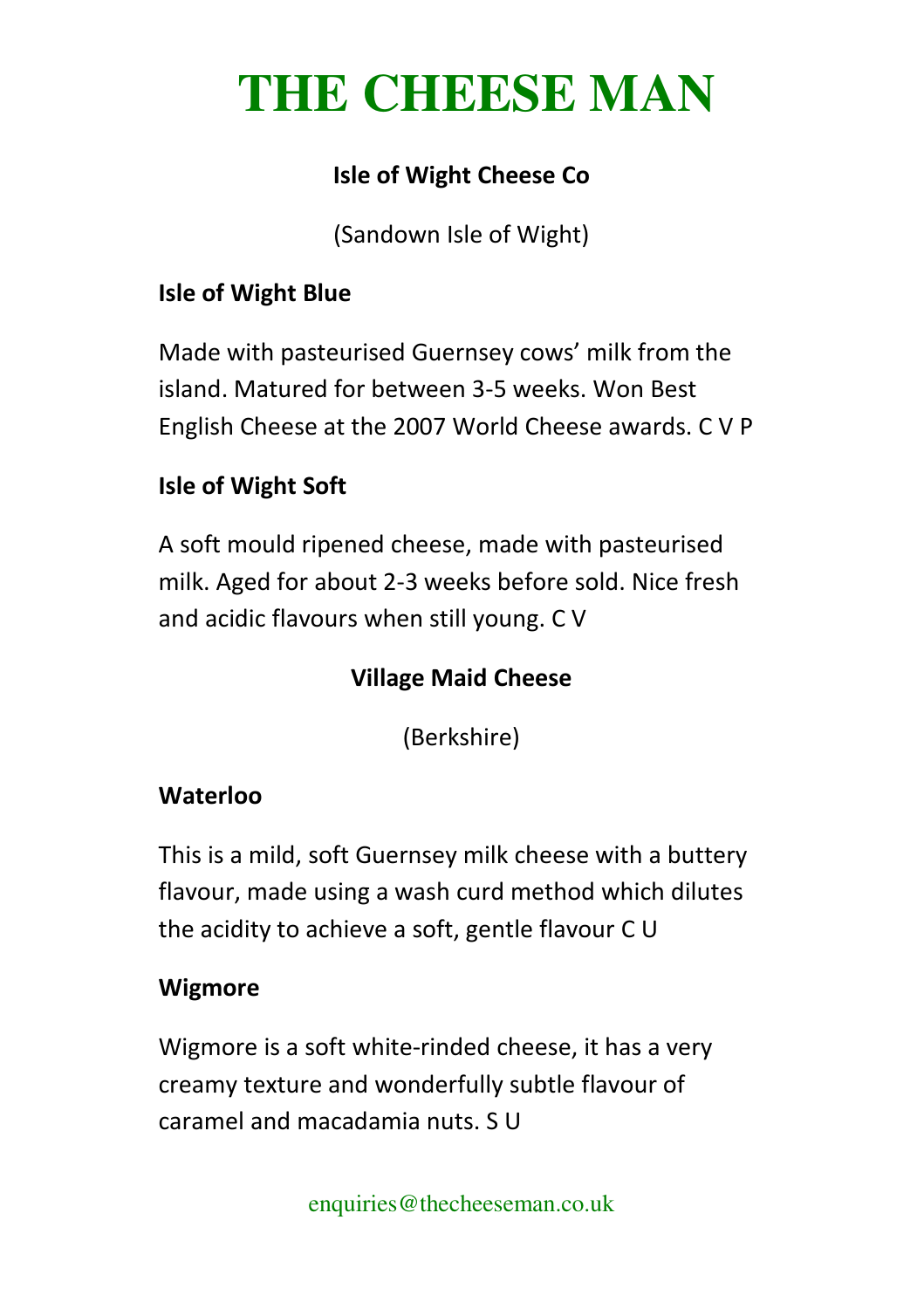## **Spenwood**

A hard pressed cheese, matured for 6 months with a natural rind that develops a sweet nutty flavour S U

#### **Heckfield**

A hard pressed cheese, matured for 6 months with a natural rind that develops a sweet nutty flavour C U

## **Maida Vale**

A semi-soft cheese made from Channel Island cow's milk, and we've washed the rind in Treason IPA brewed by Windsor based Uprising microbrewery C U

## **Other Sussex Products**

#### **Southdown Sussex Butter**

Freshly churned in the traditional way using the finest quality locally produced cream from Rudgwick, which gives it a distinctive creamy taste. Our unsalted and slightly salted butters each picked up a *Gold at The Great Taste Awards.*